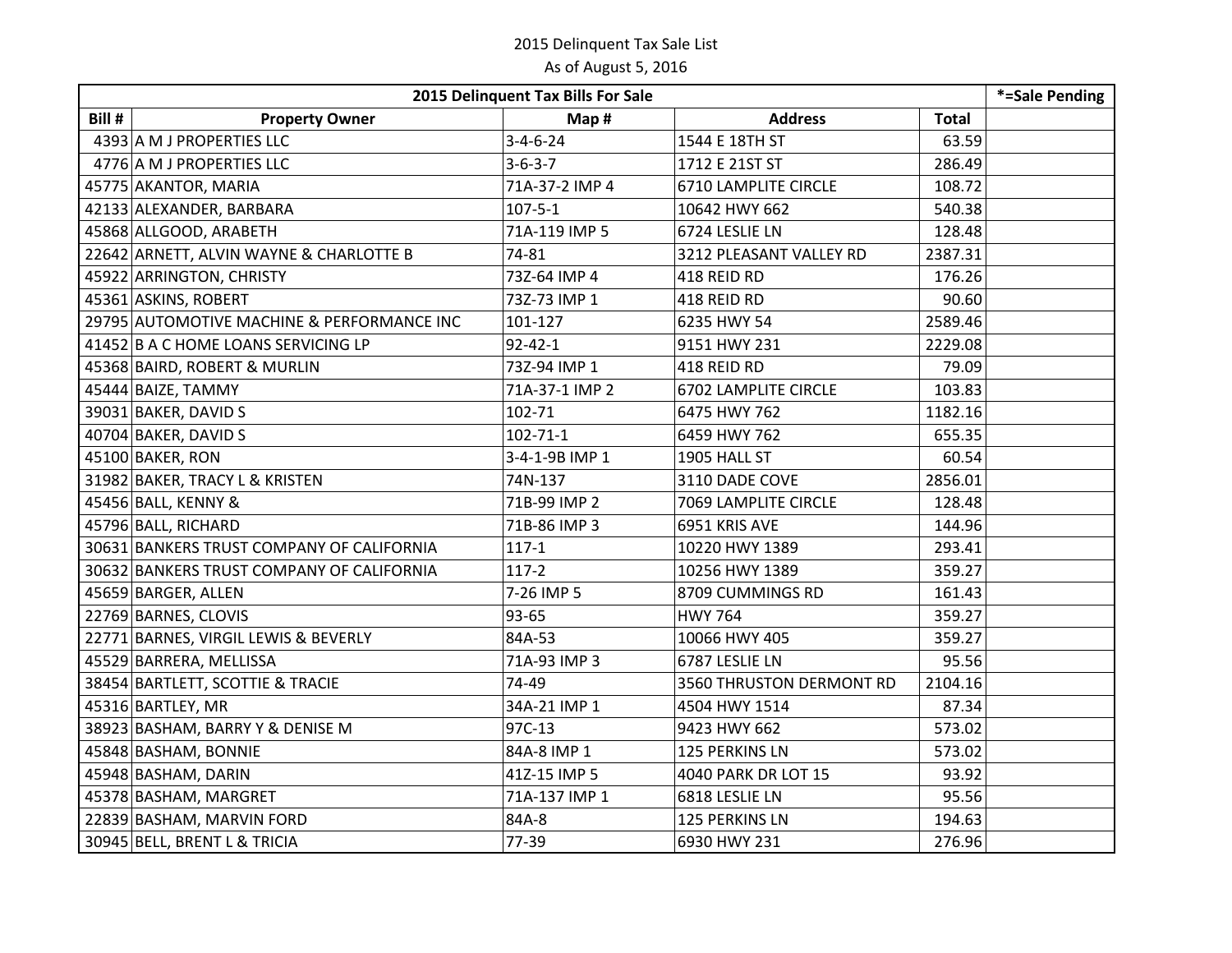| 22889 BELL, LINWOOD               | 130A0-93           | <b>WALNUT ST</b>            | 526.89  |        |
|-----------------------------------|--------------------|-----------------------------|---------|--------|
| 45301 BITTEL, TONY                | 75-66-1 IMP 1      | 5349 MILLERS MILL RD        | 112.03  |        |
| 35167 BIVENS, BILLY & ANGELA      | 40-74              | 4821 HWY 81                 | 1066.91 |        |
| 45700 BLACKLOCK, CHRISTINA        | 97Z-28 IMP 2       | 8400 HWY 405                | 869.36  |        |
| 45697 BLAIR, ROY                  | 73Z-61 IMP 4       | 418 REID RD                 | 88.96   |        |
| 29519 BLAN, DAVID W & LENIAH R    | 128-21-2           | 9206 JACK HINTON RD         | 1083.39 | $\ast$ |
| 299 BLANTON, BARBARA J & DENNIS L | $3-9-7-13$         | 3002 ALLEN ST               | 470.28  |        |
| 12186 BOARMAN, DARYL & TONYA      | $2 - 10 - 3 - 50$  | 1506 WING AVE               | 905.87  |        |
| 45560 BOARMAN, JAMES E ESTATE     | 71Z-21 IMP 2       | 6845 HWY 2830               | 79.38   |        |
| 23101 BOEHMAN, ERIC J             | 108-97             | 10180 CAMPGROUND RD         | 645.45  |        |
| 35059 BOLING, MICHAEL L & VICKI L | 118-55             | 11272 HWY 1389              | 1718.51 |        |
| 45439 BOONE, DEBORAH              | 73Z-89 IMP 2       | 418 REID RD                 | 79.09   |        |
| 30965 BOWLES, MARTHA ELIZABETH    | 90-38              | MASONVILLE HABIT RD         | 319.56  |        |
| 40020 BOWLES, MARTHA H            | 77B-8              | <b>6649 THOREAU VILLAGE</b> | 668.49  |        |
| 12242 BRATCHER, PAUL J & WINTER D | 4-20-13-74         | 2071 BARRON DR              | 1180.82 |        |
| 39413 BREKK FARMS LLC             | 46-18              | <b>MEDLEY RD</b>            | 490.78  |        |
| 39415 BREKK FARMS LLC             | $46 - 18 - 3$      | 3493 MEDLEY RD              | 276.96  |        |
| 20861 BREKK PROPERTIES LLC        | $6 - 18 - 1 - 18$  | 700 TURTLE CREEK DR         | 161.72  |        |
| 20862 BREKK PROPERTIES LLC        | $6 - 18 - 1 - 19$  | <b>710 TURTLE CREEK DR</b>  | 161.72  |        |
| 20863 BREKK PROPERTIES LLC        | $6 - 18 - 1 - 20$  | 720 TURTLE CREEK DR         | 161.72  |        |
| 20864 BREKK PROPERTIES LLC        | $6 - 18 - 1 - 24$  | 848 RABBIT RUN              | 161.72  |        |
| 20865 BREKK PROPERTIES LLC        | $6 - 18 - 1 - 36$  | 849 RABBIT RUN              | 161.72  |        |
| 20866 BREKK PROPERTIES LLC        | $6 - 15 - 12 - 1$  | 3615 W 2ND ST               | 3652.05 |        |
| 20867 BREKK PROPERTIES LLC        | $6 - 15 - 12 - 2$  | 3709 W 2ND ST               | 2581.89 | $\ast$ |
| 20868 BREKK PROPERTIES LLC        | $6 - 15 - 12 - 3$  | 3721 W 2ND ST               | 1742.24 | $\ast$ |
| 20869 BREKK PROPERTIES LLC        | $6 - 15 - 12 - 4$  | 3727 W 2ND ST               | 2302.00 | $\ast$ |
| 20870 BREKK PROPERTIES LLC        | 6-18-1-999         | 4000 MEDLEY RD              | 194.63  |        |
| 20871 BREKK PROPERTIES LLC        | $6 - 18 - 1 - 34$  | 858 RABBIT RUN              | 161.72  |        |
| 20872 BREKK PROPERTIES LLC        | $6 - 18 - 1 - 35$  | 859 RABBIT RUN              | 161.72  |        |
| 39398 BREKK PROPERTIES LLC        | $37-3$             | <b>HARBOR CREST COVE</b>    | 95.65   | $\ast$ |
| 39399 BREKK PROPERTIES LLC        | $37 - 3 - 18$      | HILL POINTE CROSSING        | 214.40  |        |
| 45314 BROCKWELL, MICHAEL          | 71B-206 IMP 1      | 6936 LEAH LN                | 477.52  |        |
| 8704 BROWN, CARL LEE JR           | $5 - 11 - 14 - 12$ | 2428 W 7TH ST               | 248.00  |        |
| 9285 BUCKNER, RAFE A              | $5-4-10-6A$        | 728 SYCAMORE ST             | 249.83  |        |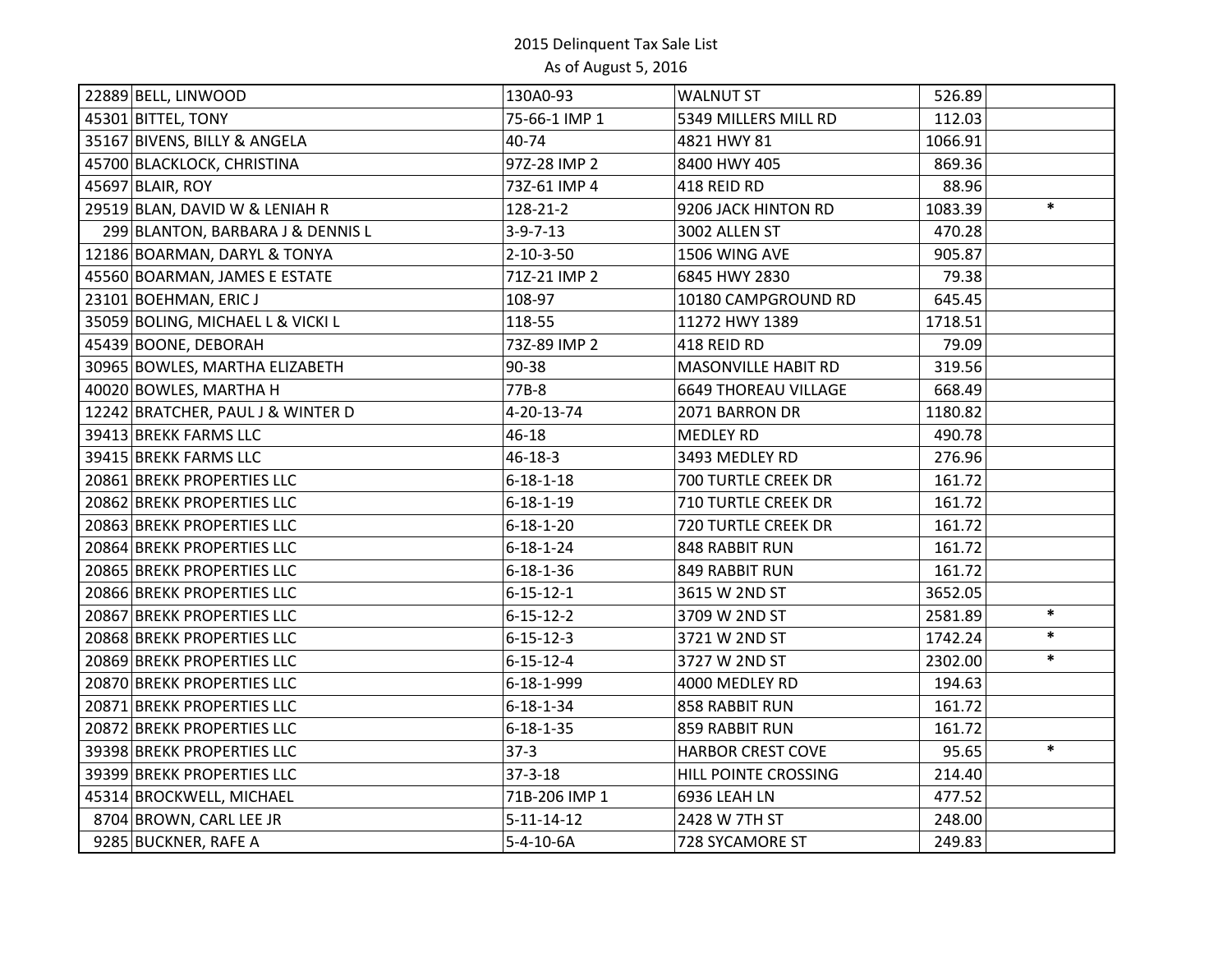| 3860 BUNCH, LARRY W & VIRGINIA                                                                                                                       | $6 - 6 - 11 - 6$                       | 1427 W 5TH ST                                          | 81.92             |        |
|------------------------------------------------------------------------------------------------------------------------------------------------------|----------------------------------------|--------------------------------------------------------|-------------------|--------|
| 10799 BURCHAM, KEVIN                                                                                                                                 | $2 - 5 - 10 - 9$                       | 1315 HALL ST                                           | 275.48            |        |
| 10550 BURDEN, NORMA JEAN                                                                                                                             | $2 - 5 - 9 - 14$                       | 1107 HALL ST                                           | 121.60            |        |
|                                                                                                                                                      |                                        |                                                        |                   |        |
| 23373 BURDEN, WILLIAM G & MELINDA REECE                                                                                                              | 42A-17                                 | 7810 HWY 81                                            | 260.20            |        |
| 4760 CAIN, MABEL                                                                                                                                     | $1 - 7 - 7 - 10$                       | <b>617 BRECKENRIDGE ST</b>                             | 60.54             |        |
| 45527 CAIN, MABEL                                                                                                                                    | 71A-32 IMP 2                           | <b>6859 LAMPLITE CIRCLE</b>                            | 79.09             |        |
| 6155 CALHOUN, SCOTT                                                                                                                                  | $5 - 11 - 12 - 2$                      | 618 OMEGA ST                                           | 171.07            |        |
| 4995 CALLOWAY, HUBERT E SR & KATHLEEN F                                                                                                              | $5 - 5 - 8 - 3$                        | 706 GEORGE ST                                          | 81.92             |        |
| 3899 CARDEN, SHARON GAYLE                                                                                                                            | $5 - 11 - 17 - 9$                      | 2012 W 7TH ST                                          | 136.26            |        |
| 30798 CARPENTER, DEBBIE L                                                                                                                            | $77 - 15$                              | 6596 HWY 231                                           | 808.49            |        |
| 20107 CARTER, DAVID & SONDRA                                                                                                                         | 4-20-18-12                             | 3617 WINCHESTER DR                                     | 833.44            | $\ast$ |
| 33980 CARTER, ROGER                                                                                                                                  | 130A0-190                              | 10433 HWY 54                                           | 655.35            |        |
| 45616 CARTWRIGHT, LAURINDA                                                                                                                           | 71Z-11 IMP 2                           | 6845 HWY 2830                                          | 103.83            |        |
| 35567 CARVER, PAUL & ANN MARIE                                                                                                                       | 80-106                                 | 3526 GREENBRIAR RD                                     | 836.41            |        |
| 45873 CASSITY, NATASIA                                                                                                                               | 71B-4 IMP 4                            | <b>6913 LAMPLITE CIRCLE</b>                            | 112.03            |        |
| 45224 CECIL, MICHAEL                                                                                                                                 | 132-1 IMP 2                            | 12337 INDIAN HILL RD                                   | 144.96            |        |
| 5403 CHAPPELL, MARCUS & AMANDA                                                                                                                       | $2 - 8 - 3 - 1$                        | 1700 LEITCHFIELD RD                                    | 259.59            |        |
| 29598 CHENAULT, JOYCE                                                                                                                                | $1 - 15$                               | 9891 HULSEY LP                                         | 95.87             |        |
| 45457 CHOATE, JANE                                                                                                                                   | 71B-163 IMP 2                          | 7335 LAMPLITE CIRCLE                                   | 408.37            |        |
| 23670 CHURCH, JUDY A                                                                                                                                 | 62A-54                                 | <b>625 MAPLE HEIGHTS</b>                               | 212.45            |        |
| 626 CLARK, RAY M                                                                                                                                     | $2 - 6 - 6 - 9$                        | 1511 CENTER ST                                         | 240.70            |        |
| 12438 CLARK, ROBERT M & LINDA A                                                                                                                      | $6 - 14 - 5 - 22$                      | 2927 YOSEMITE DR                                       | 1166.00           |        |
| 630 CLARK, RONALD DEAN & CAROL                                                                                                                       | $5 - 3 - 4 - 18$                       | 830 W 10TH ST                                          | 60.54             |        |
| 642 CLINE, FRANCES Y                                                                                                                                 | $5 - 3 - 4 - 11$                       | 805 W 11TH ST                                          | 66.65             |        |
| 7294 CLOUSE, DAVID                                                                                                                                   | $5 - 11 - 7 - 7$                       | <b>614 POINDEXTER ST</b>                               | 55.04             |        |
| 8211 CLOUSE, DAVID                                                                                                                                   | $5 - 11 - 2 - 2B$                      | 2409 CRAVENS AVE                                       | 84.95             |        |
| 8709 CLOUSE, DAVID                                                                                                                                   | $2 - 6 - 5 - 9$                        | 1519 HATHAWAY ST                                       | 60.54             |        |
| 45127 CLOUSE, DAVID                                                                                                                                  | 24-7 IMP 1                             | 7414 HWY 815                                           | 87.34             |        |
|                                                                                                                                                      | $5 - 9 - 2 - 7$                        | 820 GEORGE ST                                          | 141.15            |        |
|                                                                                                                                                      | $5-10-15-4A$                           | 1027 WESTERN CT                                        | 115.50            |        |
| 8214 CLOUSE, DAVID L                                                                                                                                 | $5 - 10 - 15 - 5$                      | 1028 WESTERN CT                                        | 121.60            |        |
|                                                                                                                                                      |                                        |                                                        |                   |        |
|                                                                                                                                                      |                                        |                                                        |                   | $\ast$ |
|                                                                                                                                                      | 118-28                                 |                                                        | 836.41            |        |
| 7102 CLOUSE, DAVID L<br>8213 CLOUSE, DAVID L<br>10852 CLOUSE, MARCUS A<br>12466 COLEMAN, MARSHALL Q & FAITH A<br>35849 CONSTANTINI, HUGO F & MARIA T | $5 - 10 - 15 - 4$<br>$6 - 16 - 1 - 80$ | 1035 WESTERN CT<br>3888 SPRINGTREE DR<br>10775 HWY 951 | 167.42<br>1432.73 |        |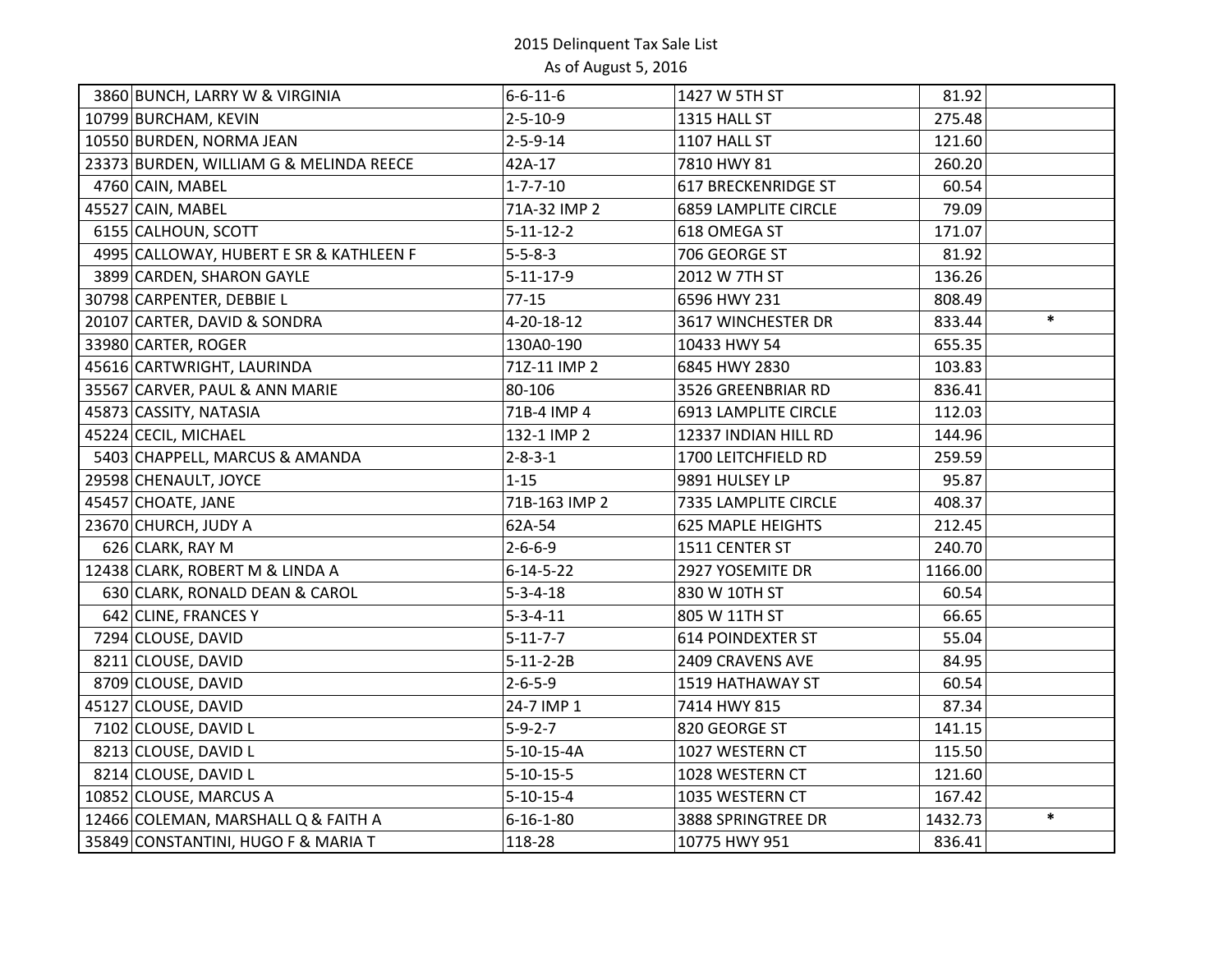| 32511 COOPER, MICHAEL D & ANGELA          | 123-38-4          | 8990 CRISP RD                   | 1313.89 |        |
|-------------------------------------------|-------------------|---------------------------------|---------|--------|
| 45514 COOPER, RAY                         | 134-16 IMP 2      | 12171 FLORAL RD                 | 98.87   |        |
| 45778 COOPER, RAY                         | 71A-60 IMP 4      | <b>6820 LAMPLITE CIRCLE</b>     | 112.03  |        |
| 45791 COOPER, RAY                         | 71B-134 IMP 2     | 6961 JAMIE LN                   | 112.03  |        |
| 726 COY, SUSAN M                          | $3 - 1 - 6 - 1$   | 102 W 20TH ST                   | 440.98  |        |
| 5678 CREAMER, DAVID N & DEBRA F           | $3 - 1 - 13 - 11$ | 216 E 22ND ST                   | 431.21  |        |
| 5955 CRITE, CLARA LOUISE                  | $2 - 5 - 8 - 33$  | 1019 JACKSON ST                 | 78.86   |        |
| 45932 CROWE, GARY L                       | 71B-5 IMP 2       | 6917 LAMPLITE CIRCLE            | 177.88  |        |
| 754 CROWE, LANA R                         | $3 - 21 - 7 - 16$ | 2813 REDFORD DR                 | 315.80  |        |
| 776 CURTIS, DARRELL K                     | $6 - 3 - 2 - 6$   | 232 SYCAMORE ST                 | 411.65  | $\ast$ |
| 5551 CURTIS, DARRELL KEITH                | $6 - 3 - 2 - 5$   | 228 SYCAMORE ST                 | 66.65   |        |
| 37141 CUSTER, JAMES M                     | 73B-88            | 4901 GRANDVIEW DR               | 1280.94 |        |
| 23980 DAILY, JAMES & SUSAN                | 111-84            | 7100 MCPHERSON RD               | 426.48  |        |
| 23981 DAILY, JAMES & SUSAN                | 111-85            | 5240 ROBY RD                    | 375.75  |        |
| 45618 DAMRON, ANDREA                      | 97C-11-2 IMP 2    | 9407 HWY 662                    | 120.28  |        |
| 39552 DANIELS, MAX L JR                   | 89-185            | 5355 HWY 54                     | 6283.93 |        |
| 38345 DAUGHERTY, AMANDA K                 | 731-92            | 5455 RED MILE LP                | 645.45  |        |
| 5323 DAVIDSON, SHEILA M                   | $6 - 3 - 3 - 2$   | 218 POPLAR ST                   | 265.70  |        |
| 3904 DAVIESS CO INSURANCE INC             | $1 - 9 - 4 - 1B$  | 1604 E 4TH ST                   | 388.44  |        |
| 33831 DAWSON, VIOLET N & JOHNNY DAWSON JR | 19A-14            | 7431 GRIFFITH STATION RD        | 153.49  |        |
| 6771 DEJARNETTE, VIVIAN                   | $2 - 3 - 3 - 3$   | 1502 TRIPLETT ST                | 642.50  |        |
| 10024 DENNIS, CARROL W & ET AL            | $2 - 5 - 11 - 10$ | 1320 HALL ST                    | 152.12  |        |
| 11672 DEWITT, KATELIN &                   | $6 - 3 - 2 - 4$   | 222 SYCAMORE ST                 | 179.64  |        |
| 863 DILLON, DEREK G & DEBORAH D           | $2 - 6 - 13 - 30$ | 729 CUMBERLAND ST               | 546.61  |        |
| 45878 DIXON, EMILY                        | 71B-31 IMP 5      | 6952 LAMPLITE CIRCLE            | 103.83  |        |
| 45693 DOUGLAS, JAMIE                      | 73Z-15 IMP 3      | 418 REID RD                     | 87.34   |        |
| 45608 DRAKE, JOHN T                       | 102-66 IMP 3      | 6420 OLD STATE RD               | 87.34   |        |
| 8411 DUKE, TIFFANY LEE                    | $2 - 9 - 5 - 10$  | 1317 HAYNES AVE                 | 60.54   |        |
| 10145 DUKE, TIFFANY LEE                   | $2 - 9 - 5 - 9$   | 1313 HAYNES AVE                 | 60.54   |        |
| 38007 DUNN, FREDERICK H                   | 74C-1             | <b>3645 THRUSTON DERMONT RD</b> | 2573.37 |        |
| 24165 DURBIN, E W                         | 34-15-12          | 9330 HWY 81                     | 498.93  |        |
| 909 DURBIN, SHERRY M                      | $6 - 8 - 5 - 11$  | 113 RIVER RD                    | 182.68  |        |
| 41397 EATON, RANDY & LAURA                | 751-48            | <b>4445 HUNTERS TRACE</b>       | 2054.73 |        |
| 4234 EISENMENGER, RICHARD LOUIS JR        | $3 - 13 - 9 - 4$  | 2613 VICTORY CT E               | 123.44  |        |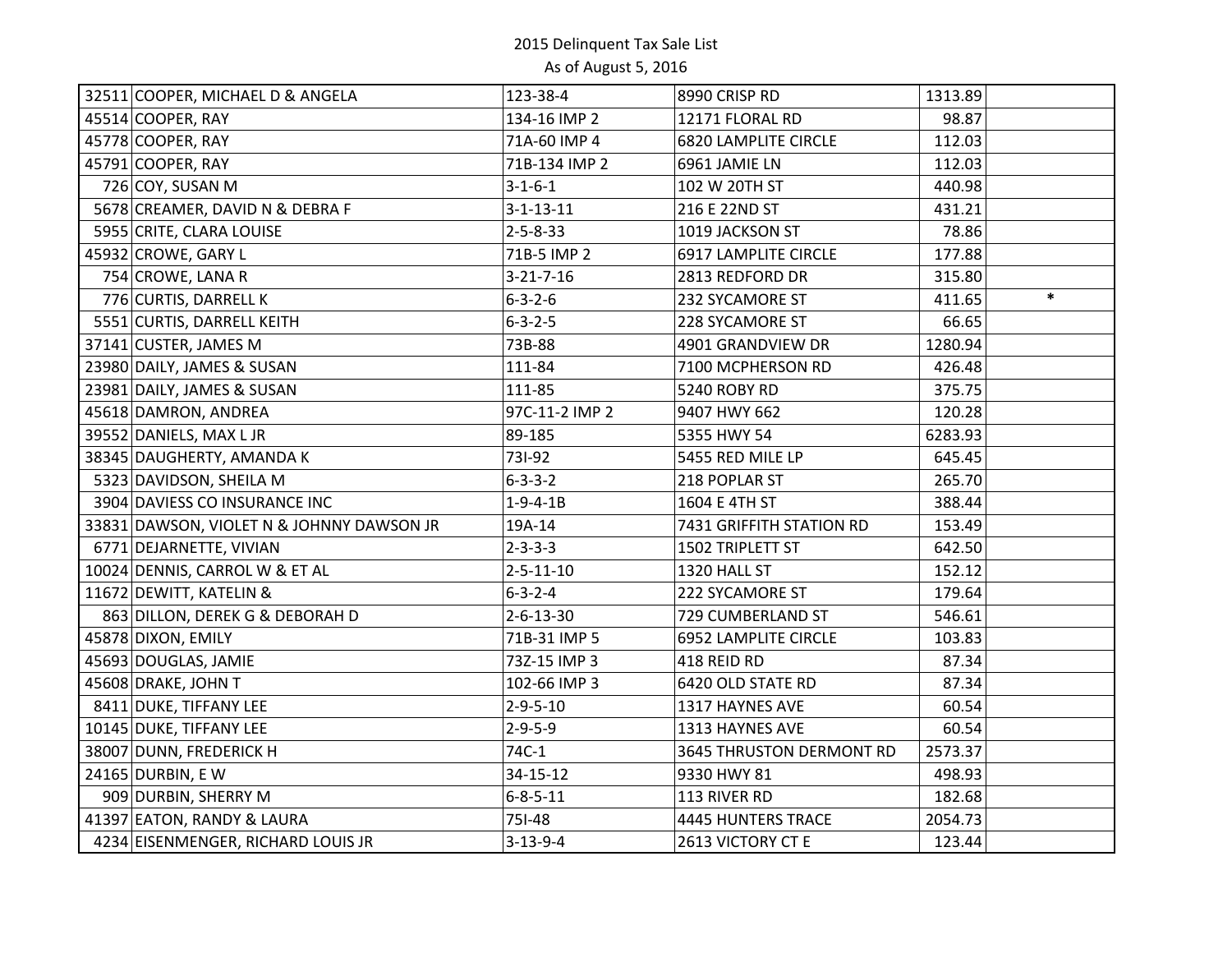| 45797 ELLIS, IVA                        | 71B-89 IMP 3       | 6963 KRIS AVE               | 424.84  |        |
|-----------------------------------------|--------------------|-----------------------------|---------|--------|
| 42134 EMBRY, JONATHAN & LONI            | 43-42-9            | 8965 TODD BRIDGE RD         | 276.96  |        |
| 950 ENGLE, NELSON                       | 2-5-7-14C          | 1105 OGLESBY ST             | 125.27  |        |
| 951 ENGLE, NELSON                       | $2 - 5 - 7 - 14B$  | 1107 OGLESBY ST             | 125.27  |        |
| 5441 ENGLE, NELSON E                    | $1 - 8 - 6 - 13$   | 815-819 STONE ST            | 288.93  |        |
| 5444 ENGLE, NELSON E                    | $5 - 10 - 1 - 3$   | 2417 W 9TH ST               | 266.31  | $\ast$ |
| 5445 ENGLE, NELSON E                    | $5 - 11 - 13 - 1$  | 706 OMEGA ST                | 197.32  |        |
| 5446 ENGLE, NELSON E                    | $5 - 11 - 13 - 1A$ | 2500 W 7TH ST               | 191.82  |        |
| 5447 ENGLE, NELSON E                    | $5 - 11 - 15 - 2$  | 2301 W 8TH ST               | 194.87  |        |
| 954 EPISON, LOUIS                       | $5 - 4 - 4 - 31$   | 523 SYCAMORE ST             | 63.59   |        |
| 45781 ESPINOBARRIOS, SEBASTIAN          | 71A-100 IMP 2      | 6759 LESLIE LN              | 194.33  |        |
| 45760 ESTES, TYLER                      | 73Z-86 IMP 5       | 418 REID RD                 | 90.60   |        |
| 45785 ETHRIDGE, BRENDA                  | 71A-147 IMP 2      | 6858 LESLIE LN              | 260.20  |        |
| 24364 EVANS, ROBERT JR & WANDA LOUISE   | 73E-19             | 5303 WEBSTER LN             | 401.79  |        |
| 45805 EVANS, TONY                       | 77Z-24 IMP 7       | 6556 HWY 231                | 120.28  |        |
| 45758 EYLICIO, JESSICA                  | 73Z-79 IMP 5       | 418 REID RD                 | 120.28  |        |
| 45915 FAILLE, PAUL                      | 73Z-34 IMP 5       | 418 REID RD                 | 90.60   |        |
| 45492 FALIN, JOHN KEVIN                 | 73Z-35 IMP 2       | 418 REID RD                 | 130.14  |        |
| 24383 FARMER, BRADLEY W & APRIL D       | 63F-31             | 1306 WOODMERE LN            | 4023.81 | $\ast$ |
| 11863 FEDERAL NATIONAL MORTGAGE ASSOC   | $2 - 1 - 7 - 6$    | 1228 ST ANN ST              | 498.15  |        |
| 45530 FLAGSHIP PROPERTIES               | 71A-150 IMP 4      | 6870 LESLIE LN              | 326.06  |        |
| 45534 FLAGSHIP PROPERTIES               | 71B-51 IMP 2       | 6957 LESLIE LN              | 210.81  |        |
| 45535 FLAGSHIP PROPERTIES               | 71B-77 IMP 3       | 7367 LAMPLITE CIRCLE        | 161.43  |        |
| 45537 FLAGSHIP PROPERTIES               | 71B-186 IMP 2      | 6983 LEAH LN                | 408.37  |        |
| 45578 FLAGSHIP PROPERTIES               | 71B-181 IMP 3      | 6963 LEAH LN                | 210.81  |        |
| 45631 FLAGSHIP PROPERTIES               | 71A-39 IMP 4       | <b>6718 LAMPLITE CIRCLE</b> | 161.43  |        |
| 45636 FLAGSHIP PROPERTIES               | 71B-123 IMP 4      | 7339 LAMPLITE CIRCLE        | 243.72  |        |
| 45779 FLAGSHIP PROPERTIES               | 71A-73 IMP 3       | 6881 LESLIE LN              | 144.96  |        |
| 45480 FLAGSHIP PROPERTY                 | 71A-15 IMP 3       | <b>6773 LAMPLITE CIRCLE</b> | 161.43  |        |
| 12778 FRANCIS, MITCHELL E & STEPHANIE L | 4-20-14-11         | 2123 SURREY DR W            | 1083.69 | $\ast$ |
| 11363 FRANTZ, JAMES M                   | $2 - 8 - 4 - 3$    | 1512 LEITCHFIELD RD         | 152.12  |        |
| 3767 GARRETTE, PERRY ALLEN              | $5 - 3 - 4 - 4$    | 1012 WALNUT ST              | 91.07   |        |
| 45548 GILMORE, BRIDGET                  | 109-52 IMP 2       | 8707 WINKLER MOUNT ZION     | 161.43  |        |
| 5907 GIPSON, SHARON                     | $6 - 4 - 11 - 13$  | 1123 W 2ND ST               | 78.86   |        |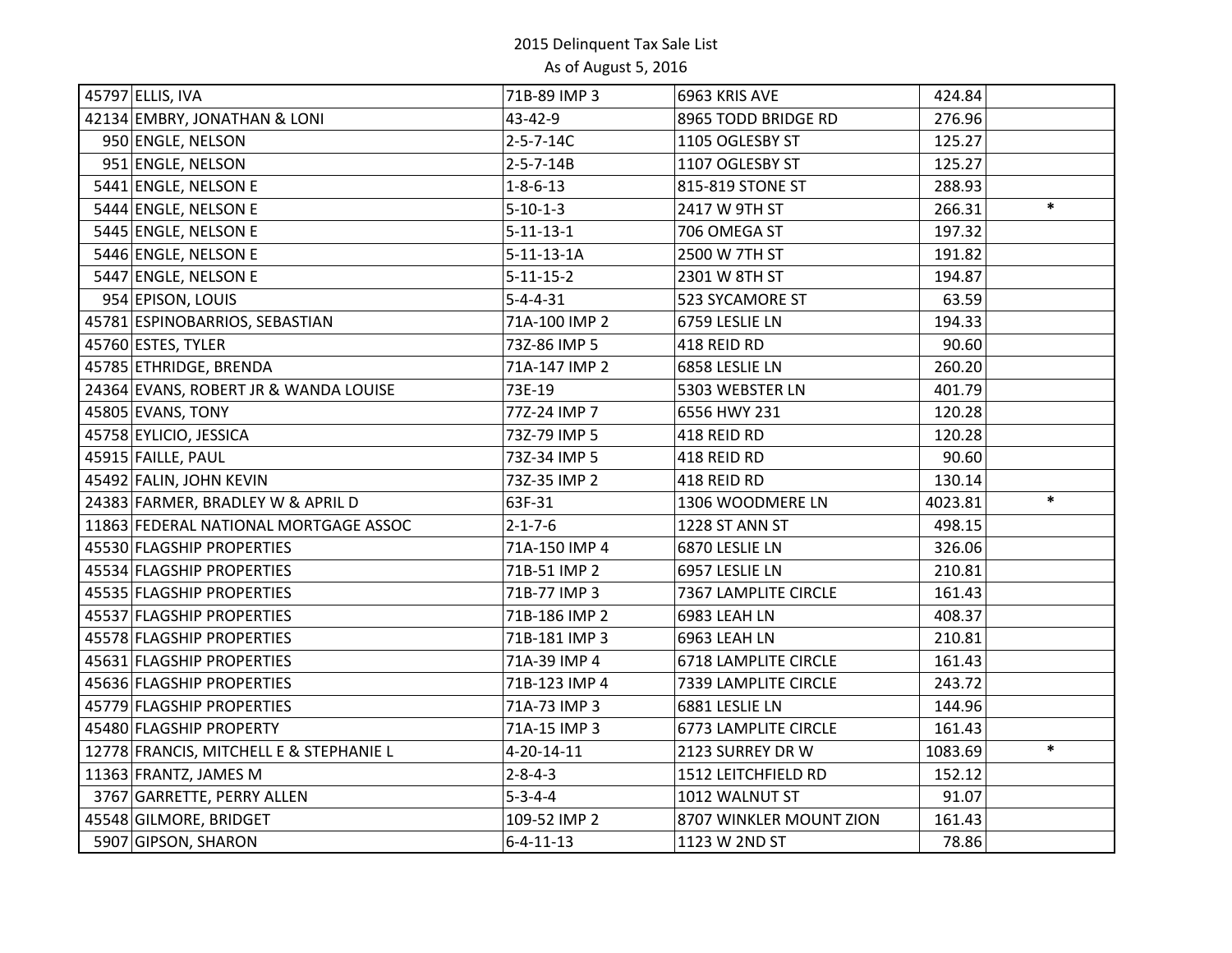| 7428 GIRTEN, GLENDELL H & WANDA L   | $5 - 13 - 7 - 44$  | 2818 CRAVENS AVE       | 202.19           |
|-------------------------------------|--------------------|------------------------|------------------|
| 8678 GIRTEN, TERRI L                | $6 - 10 - 6 - 28$  | 2417 W 2ND ST          | 236.45           |
| 30468 GLASSCOCK, RICHARD            | 79-42              | 10909 RED HILL MAXWELL | 400.46           |
| 30676 GLASSCOCK, RICHARD            | 79-43              | 10863 RED HILL MAXWELL | 647.11           |
| 12850 GOETZ, JAMES V                | $2 - 10 - 3 - 48$  | 1430 WING AVE          | $\ast$<br>756.07 |
| 1141 GOODMAN, LOLA B                | $2 - 8 - 6 - 1$    | 1505 ALEXANDER AVE     | 91.07            |
| 4909 GRANT, J CRAIG                 | $1 - 1 - 7 - 1$    | 100 W 2ND ST           | 1096.17          |
| 32008 GREATHOUSE, DIANE M           | 104-28-8           | 4430 POPLAR LOG BRIDGE | 627.39           |
| 32847 GREATHOUSE, DIANE M           | 104-28-17          | 4410 POPLAR LOG BRIDGE | 408.68           |
| 32848 GREATHOUSE, DIANE M           | 104-28-16          | 4420 POPLAR LOG BRIDGE | 408.68           |
| 12924 HAGAN, JOSEPH G & SHEILA K    | $6 - 15 - 8 - 3$   | 156 HUMMINGBIRD LP E   | 950.36           |
| 18212 HAGAN, STEPHEN DANIEL &       | $5 - 8 - 6 - 18$   | 1850 CALHOUN ST        | 688.56           |
| 34469 HAGAN, WILLIAM J              | 24-41-19           | 5332 MT ZION SCHOOL RD | 359.27           |
| 37979 HAGAN, WILLIAM J              | $25 - 39$          | 5773 MACEDONIA RD      | 592.77           |
| 34026 HAIMES, BARRY C &             | 59-133             | 10926 GORE RD          | $\ast$<br>656.86 |
| 40190 HALL, KRAIG E                 | 114-63             | 5950 LITTLE HICKORY RD | 2097.18          |
| 5765 HAMILL, ELIZABETH R & MARY C   | $6 - 10 - 6 - 14$  | 2407 PARDON AVE        | 326.16           |
| 24926 HAMILTON, JOSEPH HENRY        | 93-53              | PLEASANT RIDGE LN      | 276.96           |
| 35046 HAMILTON, MATTHEW O & JENNY L | 43-23              | 9661 HWY 81            | 2877.95          |
| 12967 HAMILTON, ROSE MARIE          | $2 - 10 - 3 - 43$  | 1408 FUQUA CT          | 227.57           |
| 22334 HAMILTON, TAMMY JEAN          | 4-20-20-26         | 2209 BERKSHIRE DR      | 1187.42          |
| 45291 HANCOCK, AARON                | 71B-33 IMP 1       | 6944 LAMPLITE CIRCLE   | 276.66           |
| 1316 HARDIN, TIMOTHY W & EVON M     | $6 - 6 - 7 - 10$   | 313 LITTELL ST         | 146.63           |
| 1317 HARDISON, ELIZABETH E          | $6 - 6 - 8 - 16$   | 1708 W 4TH ST          | 284.03           |
| 25000 HARL, ROSE B                  | 97C-4              | 9265 HWY 405           | 761.99           |
| 5619 HARRISON, BILLY D &            | $3 - 4 - 7 - 9$    | 1709 E 20TH ST         | 365.25           |
| 8532 HART, MATT                     | 3-21-2-120         | 2517 STRAWBRIDGE PL    | $\ast$<br>743.87 |
| 45377 HASTIE, KENNETH               | 71A-134 IMP 1      | 6806 LESLIE LN         | 153.21           |
| 45881 HATTON, DEBRA                 | 71B-55 IMP 9       | 6973 LESLIE LN         | 243.72           |
| 13007 HAVENER, RICHARD & VIRGINIA   | $5 - 12 - 11 - 18$ | 2312 OLD HENDERSON RD  | 211.12           |
| 17239 HAWKINS, EARL & DORIS         | $6 - 18 - 2 - 75$  | 705 DEER HAVEN DR      | 194.63           |
| 9734 HAWN, JAMES D                  | $3-9-6-30$         | 3020 DAVIESS ST        | 48.94            |
| 45602 HAYDEN, STEPHEN               | 7-44 IMP 3         | 8801 CUMMINGS RD       | 95.56            |
| 45883 HELM, JUSTIN                  | 71B-94 IMP 2       | 7049 LAMPLITE CIRCLE   | 128.48           |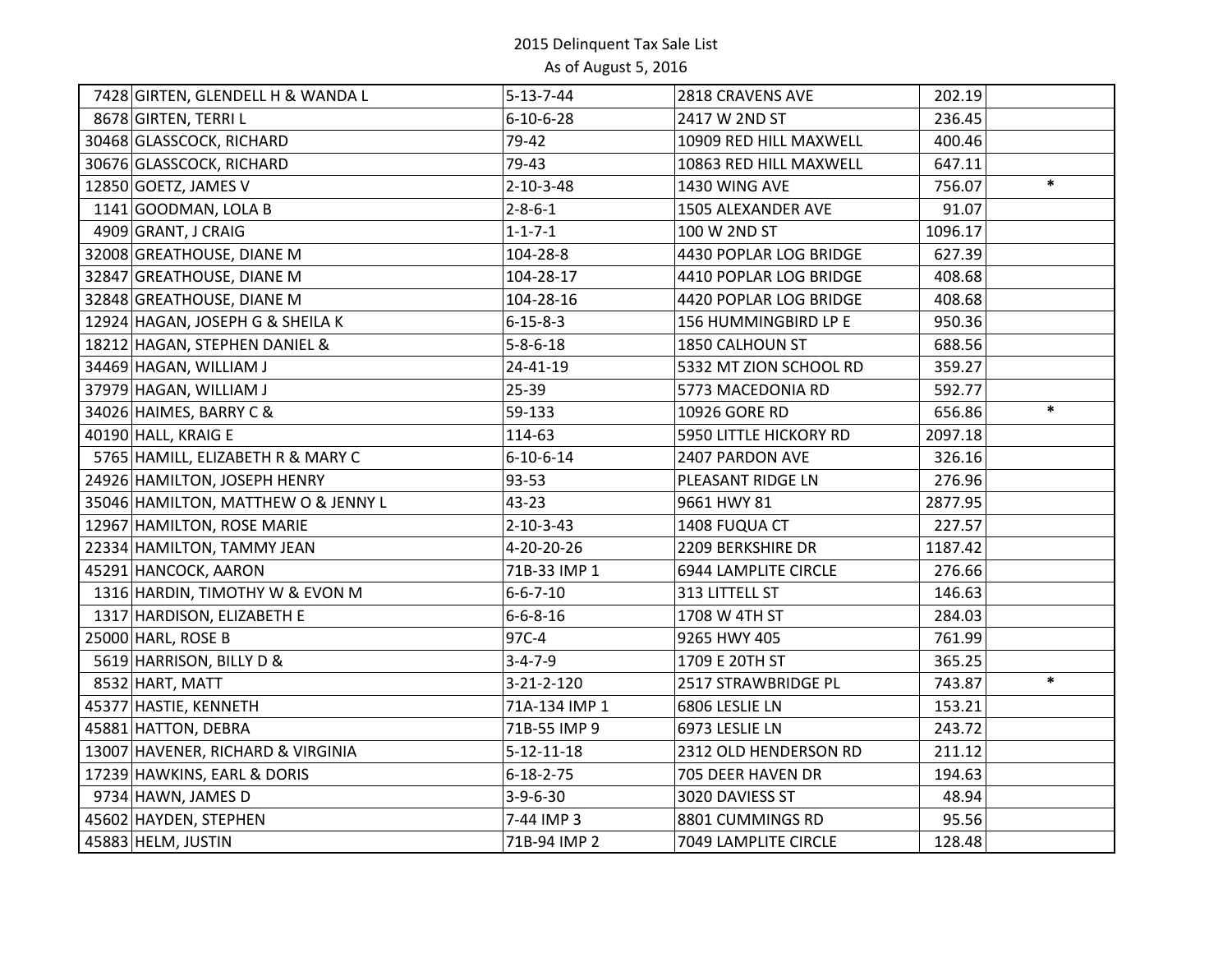| 1457 HENDERSON, ELIZABETH RITA          | $5 - 11 - 7 - 4$   | <b>608 POINDEXTER ST</b>     | 240.70  |        |
|-----------------------------------------|--------------------|------------------------------|---------|--------|
| 25225 HENDON, TERRIC                    | 38E-123            | 5401 STURGEON AVE            | 1308.94 |        |
| 45950 HERLEIN, TIMOTHY                  | 41Z-6 IMP 4        | <b>4040 PARK DR</b>          | 543.37  |        |
| 45806 HERNANEZ, AURELIO                 | 71B-135 IMP 5      | 6965 JAMIE LN                | 112.03  |        |
| 8231 HIDENRITE, ED & STEPHANIE          | $3 - 9 - 7 - 11$   | 2944 ALLEN ST                | 549.05  |        |
| 3859 HIDENRITE, EDWARD A & STEPHANIE R  | $5 - 9 - 3 - 26$   | 917 MCGILL ST                | 162.52  |        |
| 25262 HIGDON, AUGUSTINE & MARGARET      | 119-73             | 9404 HWY 951                 | 950.04  |        |
| 45757 HIGDON, TIFFANY                   | 73Z-78 IMP 4       | 418 REID RD                  | 88.96   |        |
| 7034 HILLARD, EVERETT RAY & TIFFANY C   | $6 - 5 - 9 - 19$   | 1720 BURDETTE CT             | 279.70  |        |
| 20665 HOLBROOK, DOROTHY R               | $3 - 48 - 1 - 70$  | <b>691 STABLEFORD CIRCLE</b> | 3394.63 |        |
| 4457 HOLLOWAY, RICHARD L                | $5 - 2 - 8 - 1$    | 1202 CEDAR ST                | 443.41  | $\ast$ |
| 3753 HORLANDER, STEPHEN R & DONNA G     | $3 - 4 - 7 - 7$    | 1715 E 20TH ST               | 290.13  |        |
| 19932 HORTON, JOHN L                    | $3 - 24 - 5 - 4$   | 4119 MASON WOODS LN          | 1498.58 |        |
| 7063 HOWARD, CURTIS J                   | $5 - 13 - 8 - 9$   | 2753 MERCEDES DR             | 530.73  |        |
| 7635 HOWARD, MARK S                     | $3-9-6-42$         | 2920 DAVIESS ST              | 273.65  | $\ast$ |
| 45611 HOWARD, RICKY                     | 127-23 IMP 1       | 10921 HWY 144                | 138.38  |        |
| 45562 HUFF, JILL                        | 73Z-28 IMP 2       | 418 REID RD LOT 28           | 125.19  |        |
| 10944 HUFFINES, MICHAEL J               | $2 - 7 - 3 - 1$    | 1222 E 15TH ST               | 81.92   |        |
| 45681 HUNT, NANCY                       | 71A-64 IMP 3       | <b>6836 LAMPLITE CIRCLE</b>  | 112.03  |        |
| 4502 HURM, CHRISTOPHER D                | $3 - 4 - 5 - 5$    | 1533 E 20TH ST               | 270.02  |        |
| 36521 IMAGE BUILDERS LLC                | 86A-1A             | <b>HWY 405</b>               | 853.20  |        |
| 13277 JACKSON, ANTHONY LEE & WANDA JEAN | $1 - 9 - 13 - 1$   | 1931 HUGHES AVE              | 276.96  |        |
| 13279 JACKSON, BOYD C                   | 4-22-15-14         | 2425 MIDDLEGROUND DR         | 2013.92 | $\ast$ |
| 1692 JACKSON, KENNETH S & JILL S        | $3 - 2 - 7 - 1$    | 2200 VEACH RD                | 903.84  |        |
| 45654 JACKSON, LAURA J                  | 76-113 IMP 2       | 5840 MILLERS MILL RD         | 342.51  |        |
| 6814 JARNAGIN, BILL                     | 5-10-15-4B         | 2625 LANCASTER AVE           | 81.92   |        |
| 45152 JEWELL, SHIRLEY                   | 97-30 IMP 3        | 960 PLEASURE POINT W         | 408.37  |        |
| 45844 JOHNSON, JOHN                     | 127-57-1 IMP 3     | 10747 FLORAL RD              | 169.66  |        |
| 45747 JOHNSON, JOSHUA V                 | 73Y-7 IMP 3        | 5114 HWY 144                 | 112.03  |        |
| 4680 JOHNSON, KATHERINE L               | $5 - 10 - 12 - 23$ | 2723 W 9TH ST                | 268.15  |        |
| 20067 JOHNSON, VICTORIA A               | 3-12-34-18         | <b>659 CHUCK GRAY CT</b>     | 696.81  |        |
| 45628 JOHNSTON, RANDAL                  | 73Z-147 IMP 5      | 418 REID RD                  | 79.09   |        |
| 45726 JONES, ANGELA                     | 101-72 IMP 2       | MCPHERSON RD                 | 118.61  |        |
| 25729 JONES, GERALD & SARAH J           | $25 - 61$          | 5421 HWY 1514                | 737.53  |        |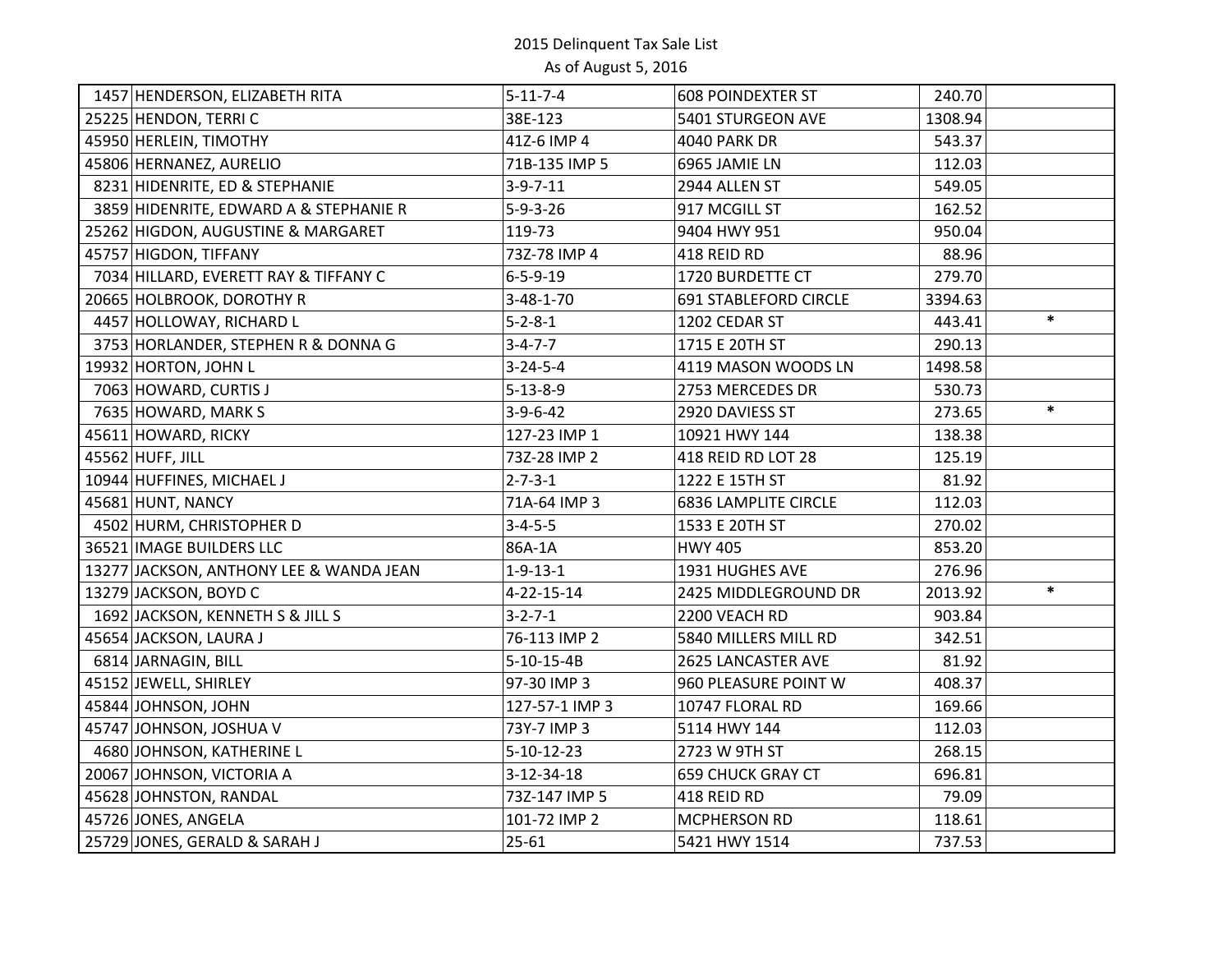| 8805 JONES, JOSEPH MICHAEL & ET AL   | $4 - 12 - 27 - 12$ | 3030 CHIPPEWA DR            | 262.66            |
|--------------------------------------|--------------------|-----------------------------|-------------------|
| 1807 JUDD, CRITTENDEN T JR           | $5 - 13 - 13 - 2$  | 801 GARDENSIDE DR           | 97.18             |
| 45154 KELLY, WILLIAM                 | 104-31 IMP 1       | 4960 POPLAR LOG BRIDGE R    | 171.28            |
| 1844 KENNEDY, JAMES C                | $2 - 2 - 2 - 3$    | 1510 J R MILLER BLVD        | 89.24             |
| 1845 KENNEDY, JAMES C                | $2 - 2 - 2 - 4$    | 1512 J R MILLER BLVD        | 154.58            |
| 1846 KENNEDY, JAMES C                | $2 - 2 - 2 - 19$   | 1515 DAVIESS ST             | 123.44            |
| 1847 KENNEDY, JAMES C                | $2 - 2 - 2 - 5$    | 1516 J R MILLER BLVD        | 148.47            |
| 1848 KENNEDY, JAMES CLAYTON          | $2 - 2 - 2 - 20$   | 1505 DAVIESS ST             | 103.27            |
| 45580 KESSENGER, SAMANTHA & RICHARD  | 117-28 IMP 2       | 10931 HWY 1389              | 95.56             |
| 45671 KEY, GENE                      | 73Y-6 IMP 4        | 5114 HWY 144                | 95.56             |
| 21918 KING, JEFFREY A                | 4-24-11-10         | 4300 STRICKLAND DR          | 1602.74           |
| 33689 KIRBY, WILLIAM                 | 731-28             | 2370 KEENLAND PKWY          | 355.66            |
| 42221 KITTINGER, JOSH                | 75-73              | 5061 MILLERS MILL RD        | 900.66            |
| 1903 KOGER, CHARLES D & DELILAH G    | $5 - 4 - 8 - 12$   | 814 W 7TH ST                | 69.72             |
| 6817 KREISLE, WALLACE K II           | $1 - 6 - 12 - 4$   | 424 HATHAWAY ST             | 103.27            |
| 41143 KULKA, KRISTINE S & BENJAMIN   | 74C-25             | 3916 LOCUST HILL DR         | 2680.37           |
| 4672 KYLE, DAVID A                   | $2 - 10 - 2 - 8$   | 1728 HUGHES AVE             | 270.02            |
| 45774 LAFORCE, JEFF                  | 71A-27 IMP 4       | <b>6839 LAMPLITE CIRCLE</b> | 95.56             |
| 45786 LAFORCE, JEFF                  | 71B-18 IMP 4       | 7021 LAMPLITE CIRCLE        | 112.03            |
| 45794 LAFORCE, JEFF                  | 71B-119 IMP 4      | 7355 LAMPLITE CIRCLE        | 103.83            |
| 45857 LAFORCE, JEFF                  | 71A-19 IMP 3       | <b>6807 LAMPLITE CIRCLE</b> | 144.96            |
| 45861 LAFORCE, JEFF                  | 71A-69 IMP 5       | <b>6856 LAMPLITE CIRCLE</b> | 95.56             |
| 13435 LAMOTTE, RONALD E              | $3 - 11 - 18 - 7$  | 3100 NEW HARTFORD RD        | $\ast$<br>5067.92 |
| 4303 LANE, JOHN R & CHERRY A         | $5 - 13 - 7 - 6$   | 913 MARIANNA DR             | 233.98            |
| 45507 LANHAM, BRUCE                  | 110-90 IMP 2       | 8705 HWY 144                | 210.81            |
| 4657 LEBOLD, ELLIS & NANCY R         | $1 - 9 - 2 - 11$   | 1633 PAYNE AVE              | 116.10            |
| 20442 LEE, GREGORY & SHIRLEY LEE     | $1 - 9 - 14 - 6$   | 1909 E 10TH ST              | 711.60            |
| 26086 LEE, SHIRLEY                   | 62F-8              | 2217 WESTERFIELD DR         | 584.54            |
| 37763 LEE, WILLIAM CHRIS & SARAH LEE | 38D-1              | 750 WORTHINGTON RD          | 1998.76           |
| 45443 LEWIS, KAREN                   | 71A-26 IMP 2       | <b>6835 LAMPLITE CIRCLE</b> | 87.34             |
| 9377 LEWIS, MICHAEL K                | $5 - 9 - 5 - 4$    | 910 SUTHERLAND AVE          | 139.62            |
| 5898 LINDSEY, DONNIE G & LISA        | $5 - 3 - 12 - 14$  | 1024 W 12TH ST              | $\ast$<br>275.48  |
| 39111 LING, WILLIAM                  | 74E-347            | 3218 MAJESTIC PRINCE DR     | 1610.21           |
| 8242 LOGSDON, JEFFREY                | $6 - 5 - 3 - 4$    | 1529 W 2ND ST               | 113.08            |
|                                      |                    |                             |                   |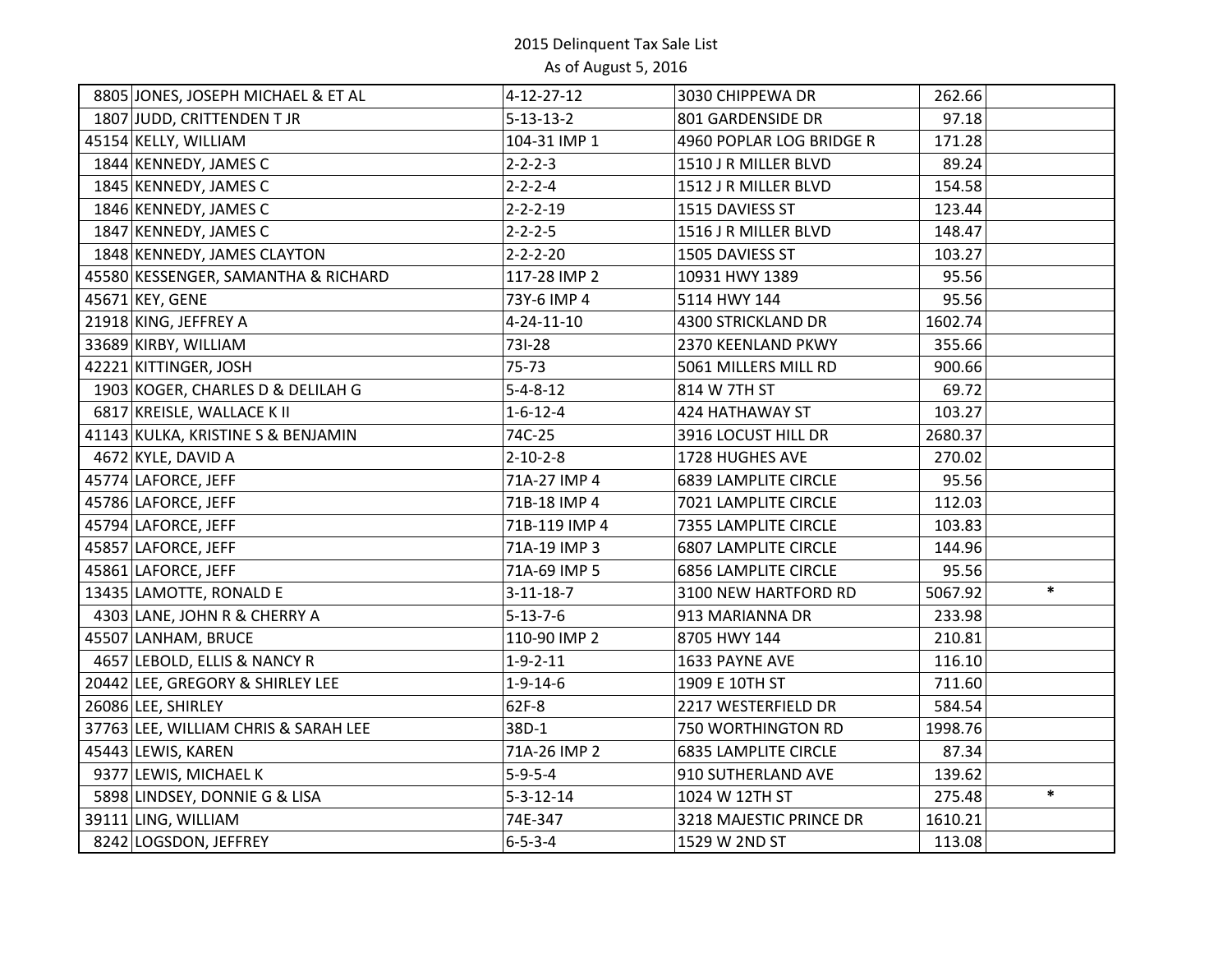| 45592 LOPEZ, JORGE MAURICO       | 572-7 IMP 3       | 140 ST ANTHONY RD        | 125.19  |        |
|----------------------------------|-------------------|--------------------------|---------|--------|
| 45441 LORD, TRACY                | 73Z-116 IMP 2     | 418 REID RD              | 255.27  |        |
| 6682 LOWE, CHRISTINE THOMAS      | $4 - 14 - 4 - 2$  | <b>2020 YORK DR</b>      | 738.37  |        |
| 45311 LOWE, MADELINE             | 71B-58 IMP 1      | 6974 LESLIE LN           | 227.26  |        |
| 45310 LYONS, TROY                | 71B-56 IMP 1      | 6977 LESLIE LN           | 227.26  |        |
| 4538 M D H MANAGEMENT GROUP INC  | $6 - 11 - 4 - 13$ | 415 SUTTON LN            | 1320.92 |        |
| 4539 M D H MANAGEMENT GROUP INC  | $6 - 11 - 4 - 12$ | 419 SUTTON LN            | 274.25  |        |
| 19909 MALONE, LINDA S            | $4 - 25 - 3 - 17$ | 4478 STRICKLAND DR       | 1528.20 |        |
| 45644 MARQUEZL, ANGELA           | 77Z-18 IMP 3      | 6556 HWY 231             | 79.09   |        |
| 45407 MARTINEZ RUBIO, JE         | 5A-44 IMP 2       | 6105 FIRST ST            | 128.48  |        |
| 45795 MAY, TAMMY & NORMAN HOYT   | 71B-83 IMP 6      | 6939 KRIS AVE            | 153.21  |        |
| 45909 MAYES, SCOTT               | 97Z-56 IMP 4      | 8400 HWY 405             | 135.08  |        |
| 4654 MCCARTY, CHARLES & DORIS    | $6 - 6 - 5 - 12$  | 1435 W 4TH ST            | 329.83  |        |
| 4695 MCCARTY, CHARLES & DORIS    | $6 - 6 - 5 - 13$  | 1439 W 4TH ST            | 258.40  |        |
| 26724 MCCARTY, LARRY & LARRY JR  | 107-34-1          | 1711 GOBLER FORD RD      | 79.09   |        |
| 45486 MCCORMICK, MICHAEL         | 77Z-25 IMP 2      | 6556 HWY 231             | 202.58  |        |
| 26759 MCDANIEL, LARRY B & BRENDA | 120-41            | 8679 JACK HINTON RD      | 410.03  |        |
| 36321 MCFADDEN, DOUGLAS SR       | 37A-36            | 171 BOOTH FIELD RD       | 3108.43 |        |
| 21695 MCFADDEN, ERIC LYNN &      | 4-22-9-49         | 2305 VENETIAN WAY        | 1511.74 |        |
| 2412 MCINTIRE, LOIS J            | $2 - 8 - 5 - 2$   | 1915 E 17TH ST           | 256.57  |        |
| 45929 MCKINNEY, CLINTON          | 73Z-135 IMP 4     | 418 REID RD              | 164.73  |        |
| 10147 MCKNIGHT, ROBERT R         | 3-10-4-39         | 218 LEGION BLVD W        | 549.05  | $\ast$ |
| 40990 MCPHERSON, CARLA A         | $13 - 12$         | 3654 CURDSVILLE DELAWARE | 624.04  | $\ast$ |
| 37897 MELANDER, BETTY KAY        | $65 - 19 - 1$     | <b>BURTON RD</b>         | 194.63  |        |
| 3996 MELTON, MARGARET L          | $6 - 8 - 6 - 4$   | 2019 W 1ST ST            | 78.86   |        |
| 11026 MENZIES, KEITH A           | $5 - 8 - 3 - 42$  | 1231 WERNER AVE          | 396.39  |        |
| 26408 MERCER, CASEY W            | 90-109            | 6303 HWY 762             | 169.66  |        |
| 45625 MESERVE, CRYSTAL           | 73Z-50 IMP 2      | 418 REID RD              | 84.06   |        |
| 45923 MESERVE, JOSEPH            | 73Z-65 IMP 7      | 418 REID RD              | 126.85  |        |
| 45435 MICHIE, STANLEY            | 41Z-7 IMP 2       | <b>4040 PARK DR</b>      | 242.09  |        |
| 45927 MILES, JAMIE               | 73Z-117 IMP 2     | 418 REID RD              | 143.32  |        |
| 34978 MILLAY, CARL & BRENDA      | 19-63 IMP 1       | <b>SAUER LN</b>          | 1496.26 |        |
| 45171 MILLAY, MARTIN             | 71A-131 IMP 1     | 6776 LESLIE LN           | 186.14  |        |
| 5714 MILLER, DUDLEY              | $5 - 4 - 5 - 9$   | 604 ELM ST               | 197.32  |        |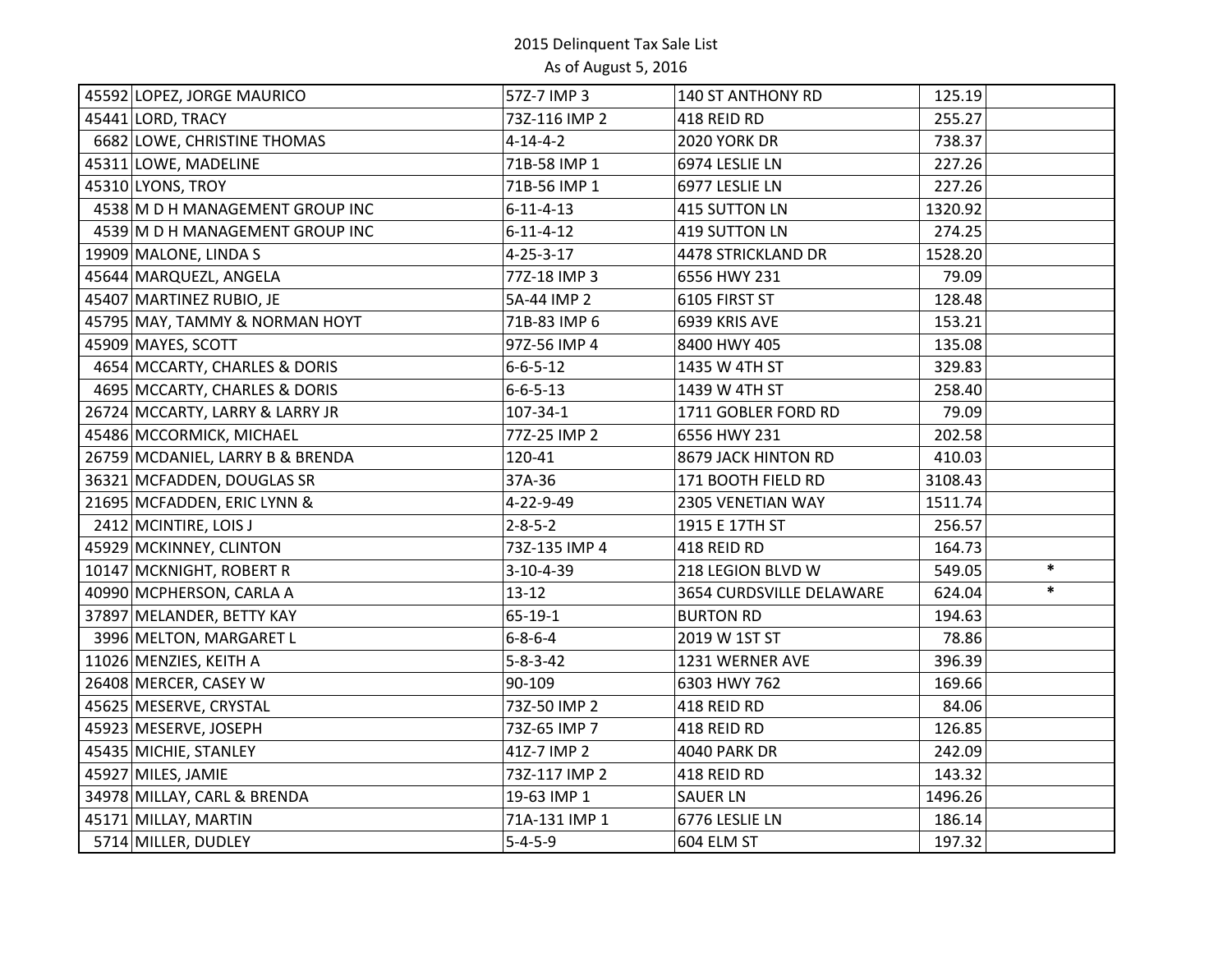|                   | $5 - 13 - 12 - 17$                                                                                                                                                                                                                                                                                                                                                                                                                                                                                                                                                                                                                                                                                                                                                                                                                                                                                                                               | 901 GARDENSIDE DR           | 519.14           |
|-------------------|--------------------------------------------------------------------------------------------------------------------------------------------------------------------------------------------------------------------------------------------------------------------------------------------------------------------------------------------------------------------------------------------------------------------------------------------------------------------------------------------------------------------------------------------------------------------------------------------------------------------------------------------------------------------------------------------------------------------------------------------------------------------------------------------------------------------------------------------------------------------------------------------------------------------------------------------------|-----------------------------|------------------|
|                   | $5 - 13 - 13 - 1$                                                                                                                                                                                                                                                                                                                                                                                                                                                                                                                                                                                                                                                                                                                                                                                                                                                                                                                                | 2700 CRAVENS AVE            | 456.84           |
|                   | 73Z-138 IMP 3                                                                                                                                                                                                                                                                                                                                                                                                                                                                                                                                                                                                                                                                                                                                                                                                                                                                                                                                    | 418 REID RD                 | 189.39           |
|                   | 71A-81 IMP 4                                                                                                                                                                                                                                                                                                                                                                                                                                                                                                                                                                                                                                                                                                                                                                                                                                                                                                                                     | 6849 LESLIE LN              | 95.56            |
|                   | 73H-154                                                                                                                                                                                                                                                                                                                                                                                                                                                                                                                                                                                                                                                                                                                                                                                                                                                                                                                                          | 1940 SAN ANITA CIRCLE       | 169.66           |
|                   | 77Z-21 IMP 6                                                                                                                                                                                                                                                                                                                                                                                                                                                                                                                                                                                                                                                                                                                                                                                                                                                                                                                                     | 6556 HWY 231                | 95.56            |
|                   | 772-6 IMP 1                                                                                                                                                                                                                                                                                                                                                                                                                                                                                                                                                                                                                                                                                                                                                                                                                                                                                                                                      | 6556 HWY 231                | 97.19            |
|                   | 41Z-11 IMP 3                                                                                                                                                                                                                                                                                                                                                                                                                                                                                                                                                                                                                                                                                                                                                                                                                                                                                                                                     | 4040 PARK DR LOT 7          | 93.92            |
|                   | $2 - 6 - 5 - 10$                                                                                                                                                                                                                                                                                                                                                                                                                                                                                                                                                                                                                                                                                                                                                                                                                                                                                                                                 | 1515 HATHAWAY ST            | 60.54            |
|                   | $5 - 10 - 11 - 5$                                                                                                                                                                                                                                                                                                                                                                                                                                                                                                                                                                                                                                                                                                                                                                                                                                                                                                                                | 2519 W 8TH ST               | 340.82           |
|                   | 41Z-9 IMP 3                                                                                                                                                                                                                                                                                                                                                                                                                                                                                                                                                                                                                                                                                                                                                                                                                                                                                                                                      | 4040 PARK DR LOT 9          | 98.87            |
|                   | 71B-116 IMP 4                                                                                                                                                                                                                                                                                                                                                                                                                                                                                                                                                                                                                                                                                                                                                                                                                                                                                                                                    | 6920 KRIS AVE               | 161.43           |
|                   | $11 - 14$                                                                                                                                                                                                                                                                                                                                                                                                                                                                                                                                                                                                                                                                                                                                                                                                                                                                                                                                        | 9325 HWY 60 W               | 795.28           |
|                   | $6 - 6 - 1 - 3$                                                                                                                                                                                                                                                                                                                                                                                                                                                                                                                                                                                                                                                                                                                                                                                                                                                                                                                                  | 1613 W 3RD ST               | 390.29           |
|                   | 73Z-71 IMP 1                                                                                                                                                                                                                                                                                                                                                                                                                                                                                                                                                                                                                                                                                                                                                                                                                                                                                                                                     | 418 REID RD                 | 288.19           |
|                   | 71A-9 IMP 5                                                                                                                                                                                                                                                                                                                                                                                                                                                                                                                                                                                                                                                                                                                                                                                                                                                                                                                                      | <b>6741 LAMPLITE CIRCLE</b> | 95.56            |
|                   | $3 - 7 - 1 - 15$                                                                                                                                                                                                                                                                                                                                                                                                                                                                                                                                                                                                                                                                                                                                                                                                                                                                                                                                 | 425 E 24TH ST               | 579.57           |
|                   | 103-6 IMP 3                                                                                                                                                                                                                                                                                                                                                                                                                                                                                                                                                                                                                                                                                                                                                                                                                                                                                                                                      | 7184 HWY 762                | 902.29           |
|                   | 129-38 IMP 1                                                                                                                                                                                                                                                                                                                                                                                                                                                                                                                                                                                                                                                                                                                                                                                                                                                                                                                                     | 10929 HWY 764               | 194.33           |
|                   | 71A-71 IMP 6                                                                                                                                                                                                                                                                                                                                                                                                                                                                                                                                                                                                                                                                                                                                                                                                                                                                                                                                     | <b>6864 LAMPLITE CIRCLE</b> | 103.83           |
|                   | 71A-46 IMP 2                                                                                                                                                                                                                                                                                                                                                                                                                                                                                                                                                                                                                                                                                                                                                                                                                                                                                                                                     | 6746 LAMPLITE CIRCLE        | 112.03           |
|                   | $2 - 9 - 2 - 3A$                                                                                                                                                                                                                                                                                                                                                                                                                                                                                                                                                                                                                                                                                                                                                                                                                                                                                                                                 | 1412 LEITCHFIELD RD         | 60.54            |
|                   | $2 - 9 - 2 - 3$                                                                                                                                                                                                                                                                                                                                                                                                                                                                                                                                                                                                                                                                                                                                                                                                                                                                                                                                  | 1408 LEITCHFIELD RD         | 68.50            |
|                   | 62B-74                                                                                                                                                                                                                                                                                                                                                                                                                                                                                                                                                                                                                                                                                                                                                                                                                                                                                                                                           | 2004 MCCULLOCH AVE          | 408.37           |
|                   | 90-91 IMP 3                                                                                                                                                                                                                                                                                                                                                                                                                                                                                                                                                                                                                                                                                                                                                                                                                                                                                                                                      | 4460 BEN HEAD RD            | 92.24            |
|                   | 73Z-60 IMP 3                                                                                                                                                                                                                                                                                                                                                                                                                                                                                                                                                                                                                                                                                                                                                                                                                                                                                                                                     | 418 REID RD                 | 268.45           |
|                   | 71B-75 IMP 2                                                                                                                                                                                                                                                                                                                                                                                                                                                                                                                                                                                                                                                                                                                                                                                                                                                                                                                                     | 7375 LAMPLITE CIRCLE        | 161.43           |
|                   | 76-111                                                                                                                                                                                                                                                                                                                                                                                                                                                                                                                                                                                                                                                                                                                                                                                                                                                                                                                                           | 5516 MILLERS MILL RD        | 515.40           |
|                   | $1 - 9 - 2 - 14$                                                                                                                                                                                                                                                                                                                                                                                                                                                                                                                                                                                                                                                                                                                                                                                                                                                                                                                                 | 1627 PAYNE AVE              | 332.87           |
|                   | $1 - 9 - 5 - 3$                                                                                                                                                                                                                                                                                                                                                                                                                                                                                                                                                                                                                                                                                                                                                                                                                                                                                                                                  | 418 BIRKHEAD AVE            | $\ast$<br>418.38 |
|                   | 71B-182 IMP 3                                                                                                                                                                                                                                                                                                                                                                                                                                                                                                                                                                                                                                                                                                                                                                                                                                                                                                                                    | 6967 LEAH LN                | 87.34            |
|                   | $5 - 11 - 6 - 8$                                                                                                                                                                                                                                                                                                                                                                                                                                                                                                                                                                                                                                                                                                                                                                                                                                                                                                                                 | <b>528 POINDEXTER ST</b>    | 265.12           |
|                   | $4 - 16 - 6 - 14$                                                                                                                                                                                                                                                                                                                                                                                                                                                                                                                                                                                                                                                                                                                                                                                                                                                                                                                                | 612 BOOTH AVE               | 355.49           |
| 5288 PAYNE, ALLEN | $1 - 4 - 1 - 28$                                                                                                                                                                                                                                                                                                                                                                                                                                                                                                                                                                                                                                                                                                                                                                                                                                                                                                                                 | 306-308 E 5TH ST            | 231.53           |
|                   | 2222 MILLER, DUDLEY MAE & BENITA J<br>2228 MILLER, GEORGE K & JUNE TRUST<br>45930 MILLER, JAMES<br>45864 MILLER, PEGGY<br>32094 MILLER, WENDELL ANTHONY<br>45953 MILLS, DAVID<br>45214 MITCHELL, BRUCE & GINA<br>45801 MITCHIE, STANLEY<br>2281 MOORMAN, ADRIAN S<br>2289 MOORMAN, SALLYE F<br>45800 MORALES, JEMIMA<br>45885 MORENO, MARGARIA<br>32462 MORRIS, IVY JEAN<br>6543 MORRIS, STEPHEN & VALERIE L<br>45360 MOSELEY, WILLIAM & JENIFER<br>45855 MOSS, MATTHEW<br>7159 MUNDY, KEVIN SR & MARY<br>45255 MYERS, KURT<br>45665 NAFRADY, JOHN<br>45862 NAPIER, JERRY<br>45680 NAPIER, NIKKI<br>3856 NELSON, JOSEPH & GENEVA<br>2449 NELSON, JOSEPH Q & GENEVA L<br>26873 NELSON, JOSEPH Q & GENEVA L<br>45733 NEWMAN, REBECCA ET AL<br>45566 NEWTON, WILLIAM & MISTY<br>45577 ORR, MARIE<br>27024 OWENS, JOANNA M<br>4554 PALMER, RONALD & STACEY<br>8818 PARIS, ERICA<br>45891 PARKER, VICKI<br>7319 PARKS, JAMES<br>8449 PATE, MARY NANCY |                             |                  |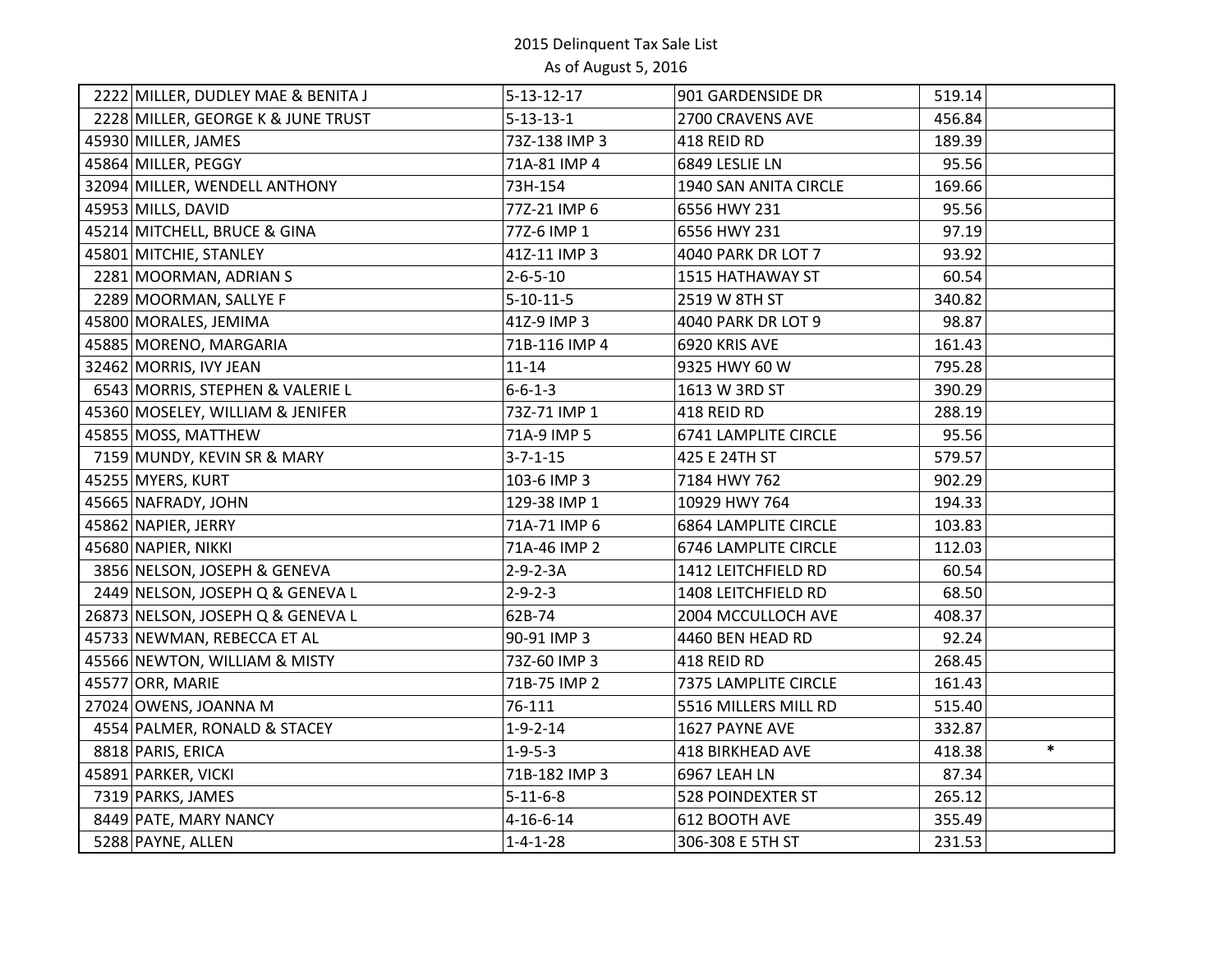| 2620 PAYNE, CHARLES B & MARGARET M        | $6 - 5 - 2 - 2$   | 110 ORCHARD ST            | 91.07   |        |
|-------------------------------------------|-------------------|---------------------------|---------|--------|
| 45353 PAYNE, RANDY & MELINDA              | 96-81-2 IMP 1     | 10651 KELLY CEMETERY RD   | 64.58   |        |
| 34377 PAYNE, STEVE R & KAREN              | $92 - 2$          | 8122 HWY 231              | 276.96  |        |
| 45342 PEARCE, DAVID                       | 73Z-55 IMP 1      | 418 REID RD               | 90.60   |        |
| 38259 PEARL, JOSEPH H JR & CYNTHIA J GRAY | 62B-104           | 1930 MONARCH AVE          | 759.08  |        |
| 29614 PENTACOST, MICHAEL & JENNIFER       | 103-12            | 7270 HWY 762              | 1434.51 | $\ast$ |
| 45698 PEREZ, REBEKA                       | 73Z-75 IMP 4      | 418 REID RD               | 118.61  |        |
| 38276 PERRY, JAMES SYLVESTER JR           | 84A-37            | 9249 KELLY CEMETERY RD    | 637.53  |        |
| 2663 PETTREY, TRACY                       | $2 - 5 - 9 - 16$  | 1101 HALL ST              | 60.54   |        |
| 38450 PHILLIPS, CAROLYN & BEVERLY BERTKE  | 86A-21            | <b>6115 RICHMOND AVE</b>  | 1888.49 |        |
| 27316 PIPER, JAMES & DELORES              | 61C-49            | 3328 E 10TH ST            | 454.47  |        |
| 2710 PORTER, AMANDA GIBSON                | $1 - 7 - 11 - 9$  | 725 HATHAWAY ST           | 78.86   |        |
| 46272 PORTER, AMANDA GIBSON               | 2-5-4-24A         | 1007 HALL ST              | 63.59   |        |
| 31877 PORTER, CHARLES E & LINDA K         | 33-10             | 5031 WINDY HOLLOW RD      | 276.66  |        |
| 27368 POTTS, TIMOTHY K                    | 83-14             | 10711 HWY 334             | 3447.23 | $\ast$ |
| 45949 RAMIREZ-MORALES, CATALINA           | 41Z-24 IMP 4      | 4040 PARK DR              | 95.56   |        |
| 45956 RAMIREZ, ANTONIO                    | 41Z-3 IMP 4       | 4040 PARK DR LOT 3        | 98.87   |        |
| 45887 RAMIREZ, AUTION                     | 71B-122 IMP 3     | 7343 LAMPLITE CIRCLE      | 128.48  |        |
| 20400 RECOMMENDED MANAGEMENT TEAM LLC     | $6 - 18 - 3 - 5$  | 4130 HARBOR HILLS TRACE   | 227.57  |        |
| 38621 RECOMMENDED MANAGEMENT TEAM LLC     | 61A-141-6         | <b>300 CINDERELLA DR</b>  | 128.78  |        |
| 38622 RECOMMENDED MANAGEMENT TEAM LLC     | 61A-141-10        | 240 CINDERELLA DR         | 128.78  |        |
| 39952 REDLARK, EMILY & MICHAEL            | 62H-32            | 2601 WIMSATT CT           | 1511.43 |        |
| 5245 RENFROW, CHARLOTTE EVONNE            | $5 - 3 - 6 - 14$  | 904 W 11TH ST             | 63.59   |        |
| 4720 RENFROW, ROBERT CARL                 | $2 - 8 - 9 - 3$   | 1708 ALEXANDER AVE        | 95.35   |        |
| 2859 REYNOLDS, J W & GLADYS               | $5 - 6 - 1 - 7$   | 1435 W 9TH ST             | 81.92   |        |
| 14105 REYNOLDS, MARVIN E JR & KAREN A     | $6 - 14 - 13 - 5$ | 708-710 DEER TRAIL        | 1200.57 | $\ast$ |
| 45893 REYNOLDS, PHILLIP                   | 71B-199 IMP 4     | 6964 LEAH LN              | 95.56   |        |
| 45185 RHODES, TAMMY L & STEVE             | 120-17 IMP 2      | 6755 AULL RD              | 462.72  |        |
| 27588 RICHARDS, CATALINA                  | $92 - 6$          | RED HILL MAXWELL RD       | 112.33  |        |
| 27598 RICHMOND, EW                        | 86A-4A            | <b>WRIGHTS LANDING RD</b> | 359.27  |        |
| 2889 RIDINGS, MARY L                      | $6 - 5 - 7 - 15$  | 1532 HERR AVE             | 320.10  |        |
| 10819 RIGGS, ANGELA MARIE                 | $1 - 9 - 11 - 19$ | 1736 MCCULLOCH AVE        | 335.33  |        |
| 45282 RILEY, BRAD                         | 59-67 IMP 2       | 731 HARMONS FERRY RD W    | 350.77  |        |
| 8810 RIVER CITY RENTALS LLC               | $1 - 6 - 6 - 7$   | 801 E 3RD ST              | 429.98  |        |
|                                           |                   |                           |         |        |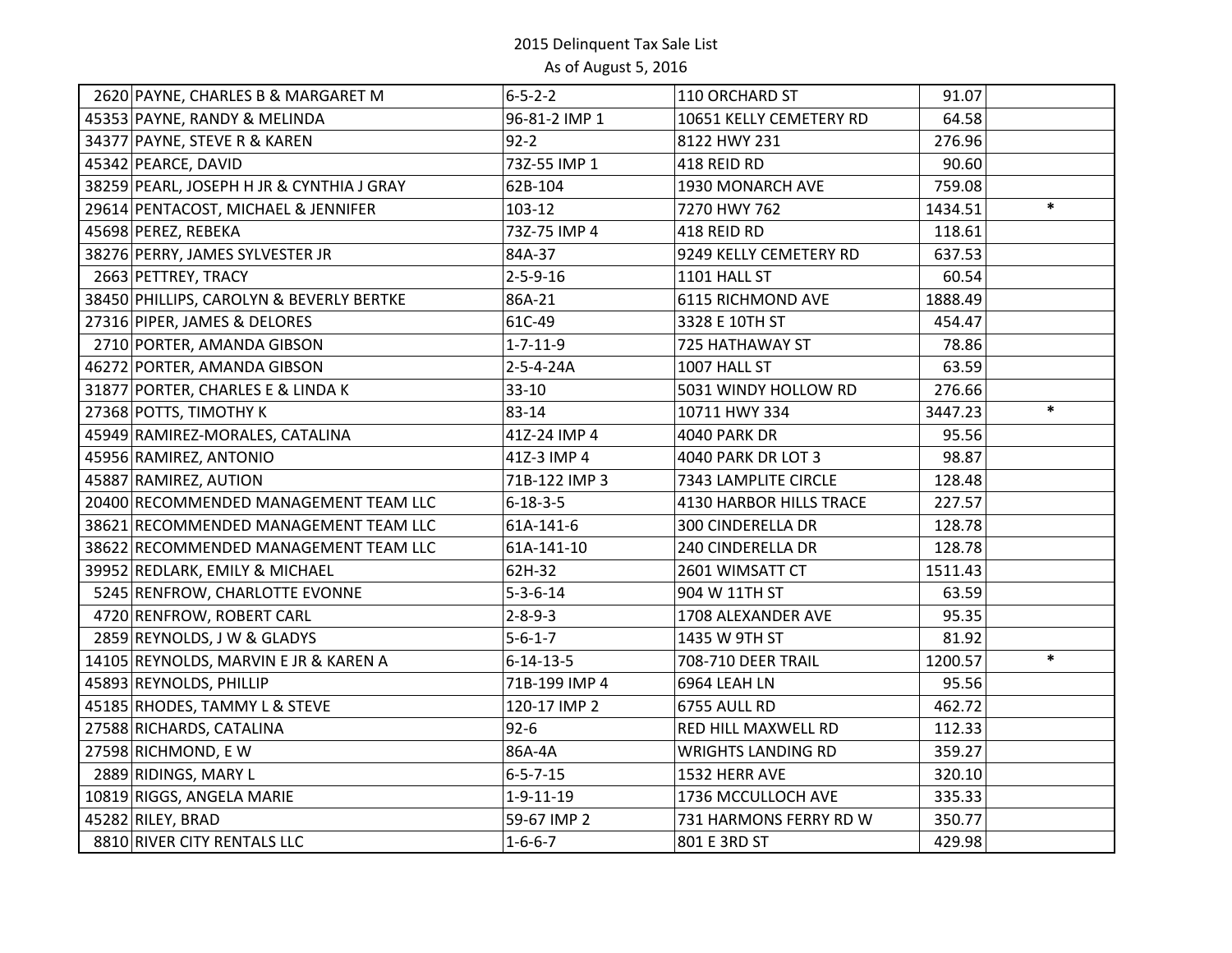| 8811 RIVER CITY RENTALS LLC             | $1 - 6 - 6 - 8$   | 227 PEARL ST             | 240.70  |        |
|-----------------------------------------|-------------------|--------------------------|---------|--------|
| 4694 ROBB, KENNETH L                    | $1 - 7 - 16 - 2$  | 1211 E 9TH ST            | 57.50   |        |
| 8847 ROBB, KENNETH L                    | $5 - 5 - 1 - 46$  | 522 HALE AVE             | 191.22  |        |
| 8848 ROBB, KENNETH L                    | $5 - 6 - 1 - 5$   | 1439 W 9TH ST            | 259.01  |        |
| 39417 ROBERT, MARY SPOA TRUST           | $55-9-5$          | 110 CARLTON DR           | 6587.55 | $\ast$ |
| 45765 ROBERTS, CHRISTOPHER              | 73Z-112 IMP 2     | 418 REID RD LOT 112      | 194.33  |        |
| 27660 ROBERTS, CLARENCE D & JEAN        | 38E-13            | 5310 ASHLAND AVE         | 872.64  |        |
| 11040 ROBERTS, KIMBERLY                 | $4 - 6 - 2 - 39$  | 1000 PARRISH AVE W       | 614.99  |        |
| 30794 ROBERTS, THOMAS R & BONNIE        | 113-104-1         | 8770 HWY 54              | 698.12  |        |
| 39418 ROBY, MARY SPOA TRUST             | 55-9-4            | 234 CARLTON DR           | 5754.45 | $\ast$ |
| 45912 ROJAS, JOSE                       | 34-39 IMP 1       | 4351 GREENBACK RD        | 1241.43 |        |
| 45536 ROMARIO, ANDREIAN                 | 71B-112 IMP 3     | 6936 KRIS AVE            | 136.74  |        |
| 45684 ROSE, EDWARD R                    | 71Z-5 IMP 3       | 6845 HWY 2830            | 149.92  |        |
| 2946 ROSECRANS, KENNETH                 | $5 - 11 - 18 - 1$ | 702 POINDEXTER ST        | 84.95   |        |
| 15567 ROSS, CLINT & NANNIE BETHEL       | $3 - 18 - 1 - 3$  | 1925 GUNSTON PL          | 637.51  |        |
| 45223 RUDISELL, BRIAN                   | 85-9 IMP 3        | 7848 HWY 2830            | 573.02  |        |
| 45756 RUE, DAVID                        | 73Z-67 IMP 4      | 418 REID RD              | 126.85  |        |
| 2971 RUNYON, GLENN & RENETTA            | $2 - 5 - 8 - 34$  | 1005 JACKSON ST          | 60.54   |        |
| 4289 RUNYON, JO NELL                    | $2 - 5 - 4 - 11$  | 1002 JACKSON ST          | 60.54   |        |
| 6818 RUNYON, JO NELL                    | $2 - 5 - 4 - 12$  | 1006 JACKSON ST          | 60.54   |        |
| 45712 SALAZAR, HOMERO                   | 73Z-122 IMP 4     | 418 REID RD              | 177.88  |        |
| 45886 SANCHEZ, MILISA                   | 71B-120 IMP 2     | 7351 LAMPLITE CIRCLE     | 95.56   |        |
| 45900 SCHARTUNG, BRANDON                | 71Z-12 IMP 2      | 6845 HWY 2830            | 120.28  |        |
| 45541 SCHOLZ, GARY & KIMERLY            | 71B-74 IMP 3      | 7379 LAMPLITE CIRCLE     | 112.03  |        |
| 6798 SCIFRES PROPERTIES LLC             | $2 - 2 - 3 - 37$  | 1531 FREDERICA ST        | 1807.00 | $\ast$ |
| 6811 SCIFRES PROPERTIES LLC             | $5 - 2 - 3 - 18$  | 919 LOCUST ST            | 78.86   |        |
| 37698 SCIFRES PROPERTIES LLC            | 54F-21            | 2613 1/2 VEACH RD        | 803.52  | $\ast$ |
| 37701 SCIFRES, LYLE H                   | 97A-18            | <b>1045 SOUTHGATE DR</b> | 3273.06 |        |
| 22424 SHADRICK, ERNEST & MAGGIE         | $1 - 9 - 12 - 1$  | 2027 HUGHES AVE          | 204.50  |        |
| 4822 SHAUNTEE, MARY HELEN               | $5 - 10 - 4 - 5$  | 2015 W 9TH ST            | 260.84  |        |
| 45262 SHELTON, EDDIE                    | 108-51 IMP 2      | 1962 STINNETT RD         | 576.30  |        |
| 45701 SHOUP, MATTHEW A                  | 97Z-48 IMP 3      | 8400 HWY 405             | 202.58  |        |
| 7982 SIKORSKI, OLA M TRUST              | $4 - 12 - 19 - 3$ | 2804 LEWIS LN            | 591.20  |        |
| 3092 SIMPSON, JERRY B SR & CECILIA FAYE | $6 - 10 - 3 - 1$  | 20 RIVER RD              | 139.92  |        |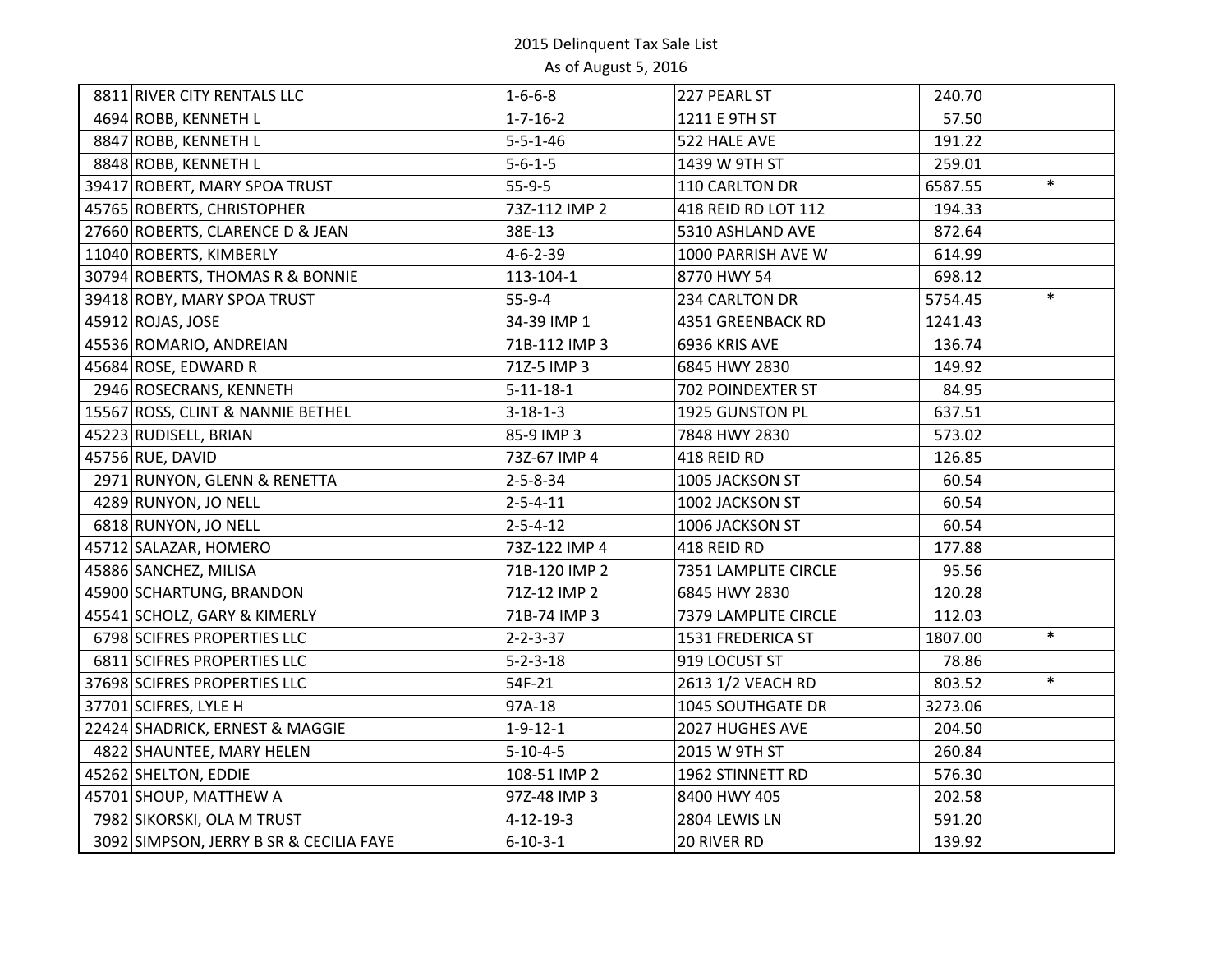| 35400 SIMS, NICOLE & JASON       | 75J-56            | 4509 STONEGATE DR           | 3503.54 |        |
|----------------------------------|-------------------|-----------------------------|---------|--------|
| 4845 SINNETT, JUDITH G           | $2 - 7 - 2 - 7$   | 1418 JACKSON ST             | 48.32   |        |
| 32888 SINNETT, MARY E            | 33-35-3           | <b>HWY 554</b>              | 161.72  |        |
| 6715 SINNETT, MARY ELIZABETH     | $2 - 7 - 2 - 8$   | 1420 JACKSON ST             | 51.38   |        |
| 6716 SINNETT, MARY ELIZABETH     | $2 - 7 - 2 - 11$  | 1428 JACKSON ST             | 157.00  |        |
| 6717 SINNETT, MARY ELIZABETH     | $2 - 9 - 6 - 28$  | 1405 JACKSON ST             | 63.59   |        |
| 6726 SINNETT, MARY ELIZABETH     | $2 - 5 - 4 - 10$  | 1000 JACKSON ST             | 57.50   |        |
| 9579 SIX TWENTY FOUR CORP        | $5 - 2 - 3 - 7$   | 1010 FREDERICA ST           | 732.24  | $\ast$ |
| 45798 SMITH, BEVERLY             | 71B-101 IMP 3     | 6980 KRIS AVE               | 95.56   |        |
| 28093 SMITH, J C                 | 130-61            | <b>HWY 54</b>               | 97.29   |        |
| 28094 SMITH, J C                 | 130A0-97          | <b>WALNUT ST</b>            | 523.92  |        |
| 3125 SMITH, JUNIUS K             | $6 - 9 - 2 - 7$   | <b>1617 OHIO ST</b>         | 354.84  |        |
| 32352 SMITH, M DOUGLAS           | 121-10-6          | 7103 JOE HAYNES RD          | 375.44  |        |
| 32988 SMITH, M DOUGLAS           | 90-85-2           | 6315 HWY 762                | 441.62  |        |
| 28133 SNELSON, JESSIE OLIVER     | 107-33            | <b>GOBLER FORD RD</b>       | 108.83  |        |
| 45481 SNYDER, MELLISSA           | 71A-35 IMP 3      | <b>6871 LAMPLITE CIRCLE</b> | 227.26  |        |
| 45524 SNYDER, ROBERT             | 73Z-108 IMP 2     | 418 REID RD                 | 223.97  |        |
| 3156 SOWDERS, BETTY JEAN         | $1 - 7 - 13 - 6$  | 712 JACKSON ST              | 60.54   |        |
| 8918 SOWDERS, JAY MICHAEL        | $5 - 6 - 4 - 3$   | 940 AUDUBON AVE             | 381.15  |        |
| 45570 SOWDERS, PATRICK           | 71A-24 IMP 4      | <b>6827 LAMPLITE CIRCLE</b> | 103.83  |        |
| 45880 SPARDIN, JAQUELINE         | 71B-52 IMP 3      | 6961 LESLIE LN              | 98.87   |        |
| 16048 SPURRIER, SARAH            | $4 - 21 - 4 - 50$ | 4012 GRIFFITH AVE S         | 2618.11 | $\ast$ |
| 34427 SPURRIER, STEVE            | 84-57             | 8931 AUBREY RD              | 1068.56 | $\ast$ |
| 3172 STALLINGS, MALCOLM R & JOAN | 3-12-10-19        | <b>608 STOCKTON DR</b>      | 649.20  |        |
| 33618 STEWART, EDWARD R ESTATE   | 59A-42            | 390 HWY 140 W               | 153.49  |        |
| 11096 STILES, JOHN WAYNE         | $5 - 13 - 1 - 18$ | 1020 PIEDMONT DR            | 395.79  |        |
| 21829 STILES, JOHN WAYNE         | 4-20-22-18        | 2131 BELMONT DR             | 853.20  |        |
| 45663 STINNETT, KEVIN            | 96-34 IMP 5       | 347 POTTS RD                | 87.34   |        |
| 3202 STINNETT, MARY LOU          | $3 - 10 - 5 - 16$ | 3207 JEFFERSON ST           | 377.49  |        |
| 45630 STINNETT, PAULA            | 71A-13 IMP 4      | <b>6765 LAMPLITE CIRCLE</b> | 95.56   |        |
| 35036 STOGNER, TIMMY L           | $62A-3$           | 222 HUBERT CT               | 1585.56 |        |
| 7976 SUNN, WILLIAM LOGAN         | $3 - 1 - 1 - 4$   | 109 W 19TH ST               | 533.83  |        |
| 35758 SUNSHINE FARMS LLC         | 117-31            | <b>HWY 657</b>              | 877.71  |        |
| 38200 SUTHERLAND, JAMES          | 73H-121           | 2049 ARLINGTON PK DR        | 207.49  |        |
|                                  |                   |                             |         |        |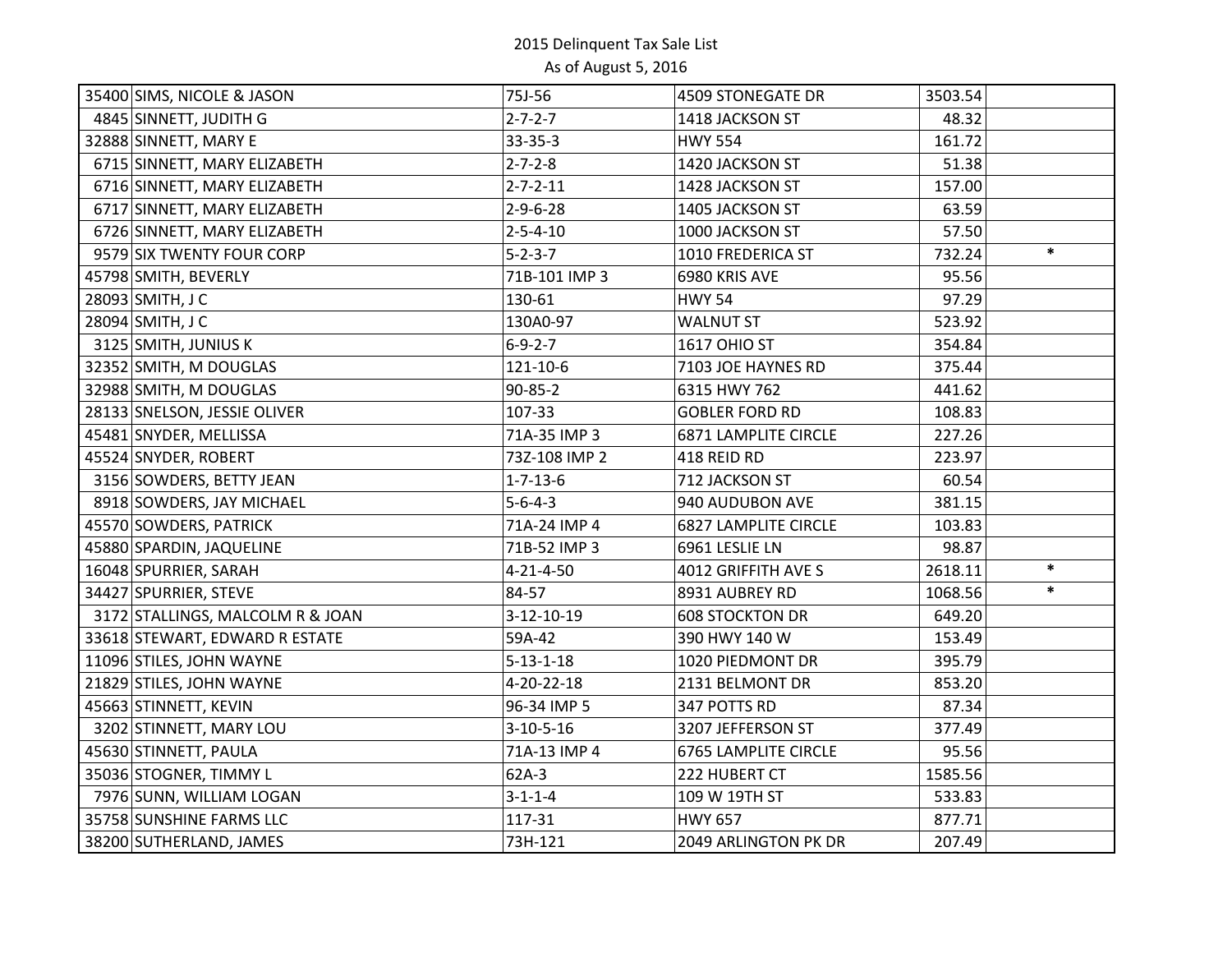| 40896 SUTHERLAND, JAMES JR & AMANDA M   | 73F-46             | 4920 CAMBRIDGE DR           | 1149.23           |
|-----------------------------------------|--------------------|-----------------------------|-------------------|
| 45455 SUTTON, BENITA                    | 71B-69 IMP 2       | 6930 LESLIE LN              | 128.48            |
| 19279 SZETELA, TINA M                   | 3-38-9-334         | 2987 SUMMER POINT CT        | $\ast$<br>3225.64 |
| 11210 T J B INVESTMENTS LLC             | $3 - 21 - 8 - 19$  | 1817 MUNDAY CT              | 715.14            |
| 29894 TANNER, RONALD & MARGARET A       | $20 - 32$          | 1870 FOGLE RD               | 847.95            |
| 45197 TAPIA, RAFAEL                     | 2-11 IMP 1         | 8142 CURDSVILLE DELAWARE    | 984.61            |
| 28361 TATUM, MARK E & NANCY S           | 97A-122            | 912 LAKESIDE GREEN          | 312.89            |
| 11759 TAX EASE LIEN INVESTMENTS 1 LLC   | $5 - 10 - 3 - 8$   | 2225 W 9TH ST               | 94.13             |
| 15894 TAYLOR, JOSH & AMBER              | $3 - 12 - 16 - 9$  | 3807 STEELE DR              | 1343.81           |
| 4950 TAYLOR, MARY K                     | $2 - 6 - 6 - 2$    | 1504 HATHAWAY ST            | 63.59             |
| 3305 TAYLOR, NORMA B                    | $4 - 18 - 8 - 4$   | 3521 GRIFFITH AVE S         | 731.03            |
| 14451 TERRY, BRENDA                     | $4 - 24 - 3 - 9$   | 2416 TAMARACK RD            | 917.41            |
| 33697 THE PACIFIC WEST GROUP INC        | 59A-15             | 209 HWY 140 W               | 194.63            |
| 45890 THERBER, TIM                      | 71B-140 IMP 2      | 7077 LAMPLITE CIRCLE        | 128.48            |
| 45508 THOMPSON, RICHARD                 | 2-13 IMP 3         | 8264 CURDSVILLE DELAWARE    | 219.05            |
| 21488 THOMPSON, SCOTT H & BRITTANY B    | 4-39-1-338         | 2490 WINNING COLORS WAY     | 2930.91           |
| 45803 TOMAS, MAGDALENA                  | 41Z-14 IMP 3       | 4040 PARK DR LOT 14         | 97.19             |
| 6611 TOMER, KATHY                       | $5 - 8 - 3 - 8A$   | 1302 VENABLE AVE            | 463.68            |
| 28514 TOMER, THEOLA                     | 97A-121            | 926 LAKESIDE GREEN          | 79.09             |
| 10416 TONG, DANNY J & STEPHANIE A       | $2 - 9 - 3 - 5$    | 1420 ALEXANDER AVE          | 91.07             |
| 4768 TONG, WAYNE                        | $5 - 11 - 12 - 12$ | 2610 CRAVENS AVE            | 227.87            |
| 5481 TOOMEY, BRANDON J & RHONDA F       | $6 - 13 - 6 - 23$  | 667 FARGO ST                | 517.93            |
| 3381 TOOTERS LAWN MOWERS PARTS & REPAIR | $3 - 10 - 2 - 24$  | 3210 JEFFERSON ST           | 631.49            |
| 6405 TOTAL HOME BUILDING & REMODELING   | $5 - 5 - 1 - 14$   | 1821 W 7TH ST               | 79.47             |
| 5920 TOWERY, MARGARETTE E               | $6 - 10 - 6 - 41$  | 2506 EBACH ST               | 239.48            |
| 19711 TRACY, JOHN D & DERRICK S JONES   | $3 - 17 - 13 - 21$ | 172 HOLMES DR               | $\ast$<br>1218.68 |
| 4525 TURNER, JEANNIE F                  | $6 - 5 - 1 - 18$   | 81 WOODFORD AVE             | 339.60            |
| 5072 UNDERHILL, GLENDORA &              | $1 - 8 - 6 - 20$   | 703 STONE ST                | 329.22            |
| 35330 VANCE, DOUGLAS W                  | 34-30              | 4564 HWY 554                | 1201.94           |
| 45386 VELASQUEZ, JOSE GARCIA            | 71A-23 IMP 1       | <b>6823 LAMPLITE CIRCLE</b> | 103.83            |
| 45385 VELCZQUEZ, MARCELINO              | 71A-2 IMP 1        | <b>6713 LAMPLITE CIRCLE</b> | 103.83            |
| 5386 VOWELS, TIMOTHY A                  | $3 - 4 - 3 - 2$    | 1300 E 19TH ST              | 358.53            |
| 40372 WARD, MICHAEL S                   | 79-57              | 2550 HWY 140 E              | 803.52            |
| 45889 WARD, RICHARD                     | 71B-138 IMP 3      | 6977 JAMIE LN               | 358.98            |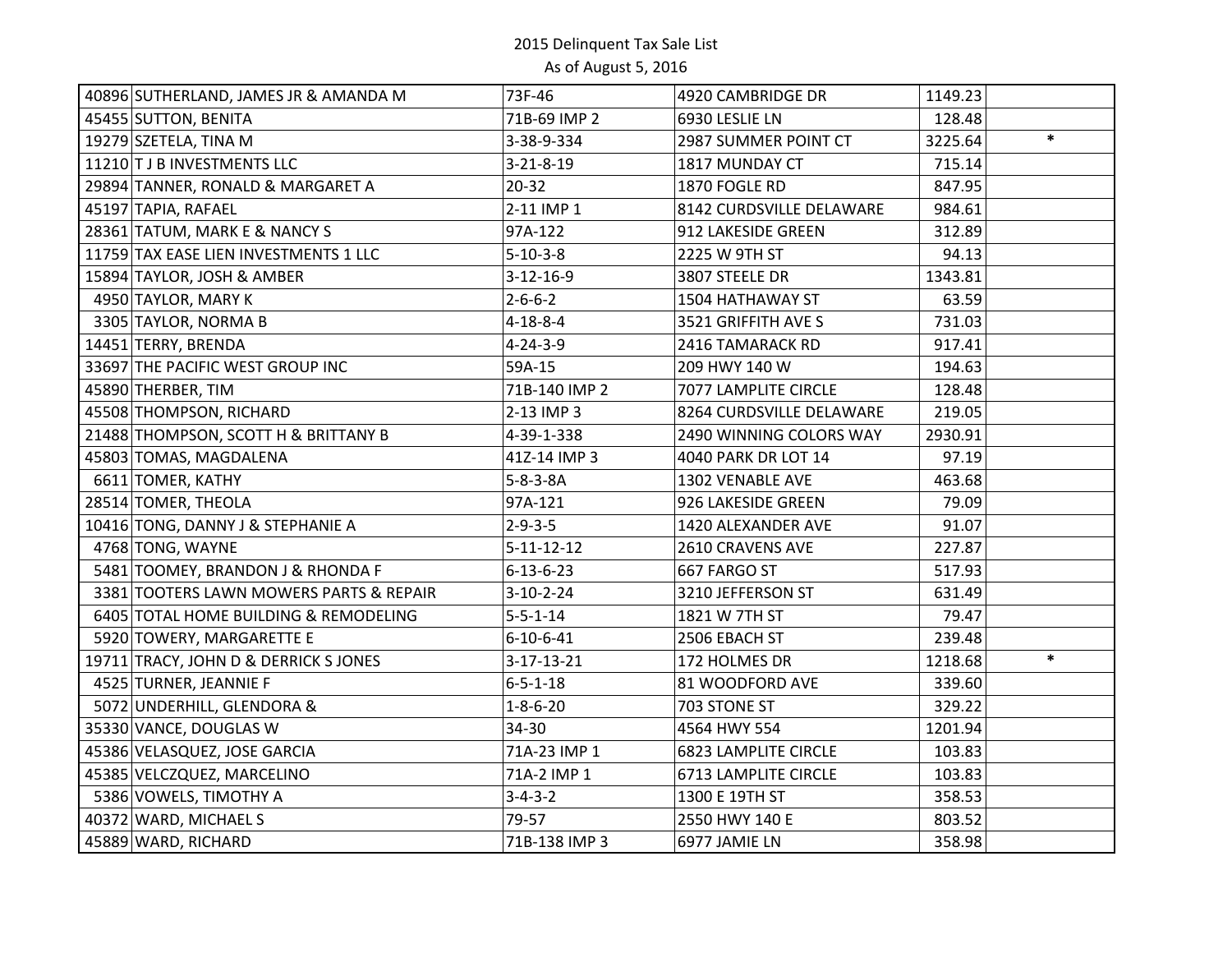| 45442 WARNER, LEROY                      | 73Z-129 IMP 2     | 418 REID RD              | 95.56            |
|------------------------------------------|-------------------|--------------------------|------------------|
| 45504 WATHEN, JOHN & ANGELA              | 122-67 IMP 4      | 8159 CRISP RD            | 540.08           |
| 11418 WATKINS, CHAD                      | $5 - 6 - 2 - 4$   | 938 MORELAND AVE         | 213.21           |
| 3495 WATKINS, LAURA E                    | $5 - 10 - 11 - 6$ | 2523 W 8TH ST            | 316.40           |
| 45341 WATSON, GLENN                      | 73Z-76 IMP 1      | 418 REID RD              | 87.34            |
| 33860 WELLER, GEORGE                     | 54F-15            | 2503 VEACH RD            | 1890.10          |
| 19314 WESTERFEILD, TW                    | $3 - 11 - 12 - 9$ | 941 DIXIANA DR           | 2139.02          |
| 28791 WESTERFIELD, FRANKLYN D & SHARON   | 91-49             | 6998 MASONVILLE HABIT RD | 1743.59          |
| 35103 WESTERFIELD, TERRY W & DANA M      | 63A-50            | 1839 FOORS LN            | 6038.98          |
| 14665 WESTERFIELD, TERRY WAYNE           | $5 - 8 - 1 - 23$  | 1201 BOSLEY RD           | 2111.03          |
| 45799 WHEATLEY, CHRIS                    | 71Z-28 IMP 2      | 6828 THOMA DR            | 210.81           |
| 8451 WHEATLEY, GELITA                    | $3 - 7 - 5 - 66$  | 600 E 26TH ST            | 156.41           |
| 4061 WHITEHOUSE, CHARLES S & MELISSA S   | $3 - 13 - 6 - 3$  | 1549 E 26TH ST           | 121.60           |
| 14825 WHITTAKER, CHRISTOPHER D           | $5 - 14 - 2 - 13$ | 1326 WAYSIDE DR W        | 1083.69          |
| 31189 WILLENBORG, DEREK BRADLEY          | 125-44-1          | 12586 HWY 951            | 400.16           |
| 31429 WILLIAMS, LAURIE A & CHRISTOPHER W | 33-72-8           | 4906 WINDY HOLLOW RD     | 1313.89          |
| 28913 WILLIAMS, ROGER                    | $33 - 74 - 7$     | 4750 WINDY HOLLOW RD     | 291.80           |
| 9799 WILLIAMS, W MATTHEW                 | $4 - 4 - 1 - 7$   | 517 MAPLE AVE            | 1526.09          |
| 14726 WILSON, JEFFERY KIRK               | $3-17-2-16$       | 301 TAMARACK RD          | 1027.70          |
| 31967 WIMSATT, LISA C                    | $46 - 8$          | <b>RIVER RD</b>          | $\ast$<br>619.20 |
| 36073 WIMSATT, ROBERT J & LISA           | 46-13             | 1946 RIVER RD            | 3315.85          |
| 3636 WINK, LEONA R                       | $3-10-7-7$        | 3220 DAVIESS ST          | 408.60           |
| 3649 WOOD, EURIA & SHIRLEY               | $5 - 4 - 3 - 26$  | 505 MAPLE ST             | 54.42            |
| 3654 WOODARD, JAMES M & TERESA B         | $5 - 10 - 2 - 7$  | 2321 W 9TH ST            | 78.86            |
| 3655 WOODARD, MILTON                     | $5 - 10 - 2 - 8$  | 2329 W 9TH ST            | 109.38           |
| 29052 WOOTON, CHARLES E SR &             | 97A-112           | 1046 LAKESIDE GREEN      | 161.72           |
| 45272 WOOTTON, DAVID                     | 127-48 IMP 1      | 11271 HWY 144            | 831.49           |
| 3681 WRIGHT, DOROTHY                     | $5 - 9 - 3 - 24$  | 921 MCGILL ST            | 60.54            |
| 45437 WRIGHT, ROY L                      | 41Z-22 IMP 2      | <b>4040 PARK DR</b>      | 87.34            |
| 5425 WRIGHT, ROY L &                     | $2 - 8 - 9 - 1$   | 1702 ALEXANDER AVE       | 143.00           |
| 45854 XUNAX, MODESTO                     | 71A-7 IMP 5       | 6733 LAMPLITE CIRCLE     | 112.03           |
| 29139 YOUNG, WILLIAM & RUTH              | 38-141            | 1327 WORTHINGTON RD      | 1562.49          |
|                                          |                   |                          |                  |
|                                          |                   |                          |                  |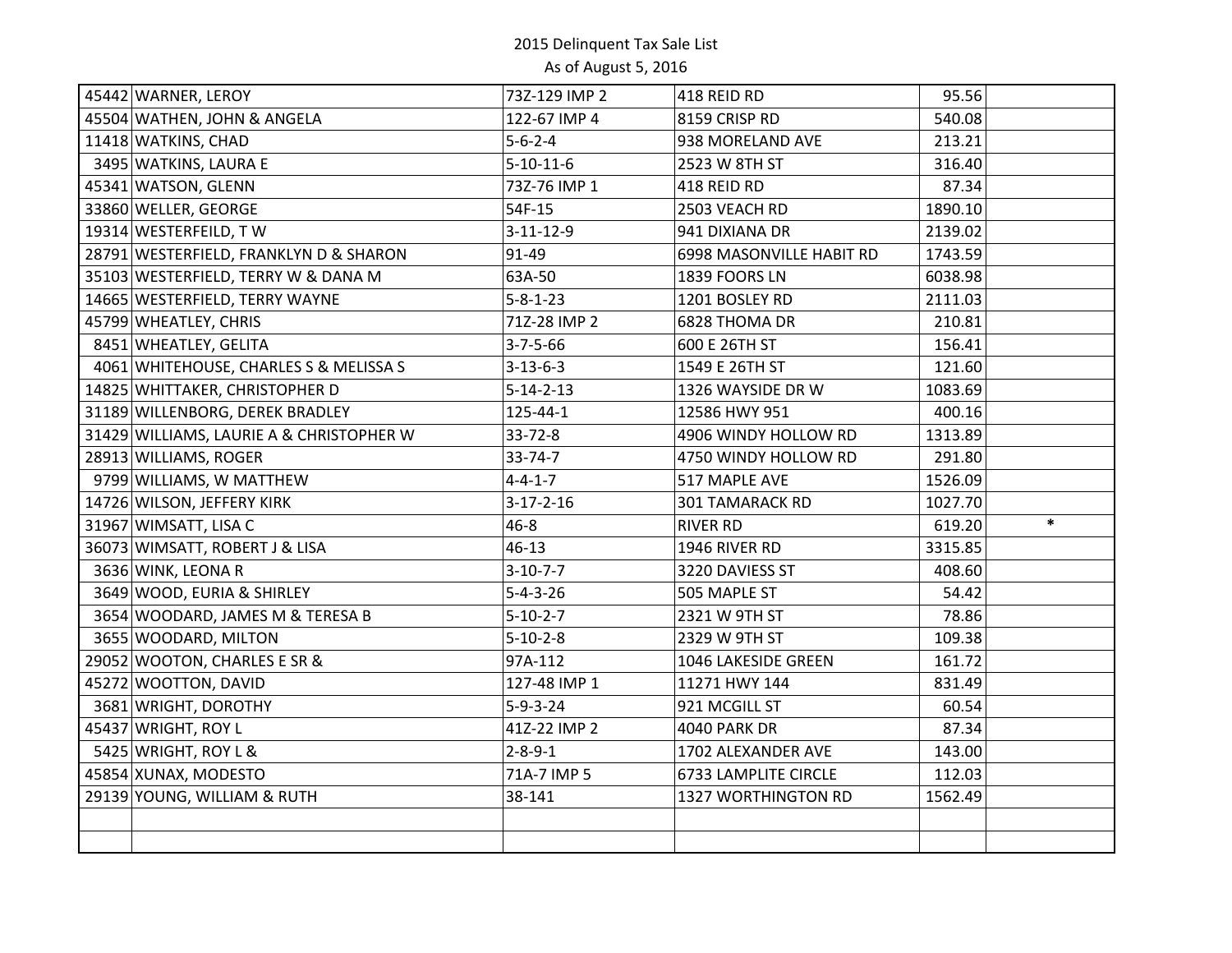|      |                                       | 2014 Delinquent Oil Bills For Sale |                        |         |
|------|---------------------------------------|------------------------------------|------------------------|---------|
|      | 80008 ANDERSON OIL AND GAS INC        | $ 8$ OIL                           | TAX ID - 596040        | 350.71  |
|      | 80021 BASIN PETROLEUM LLC             | <b>21 OIL</b>                      | TAX ID - 596282        | 153.08  |
|      | 80043 BUFORD OIL INC                  | 43 OIL                             | TAX ID - 596345        | 57.74   |
|      | 80072 COLLINS SAM                     | <b>72 OIL</b>                      | TAX ID - 596167        | 203.05  |
|      | 80073 COMPTON JEAN                    | <b>73 OIL</b>                      | TAX ID - 596376        | 179.19  |
|      | 80172 KJT INVESTMENTS LLC             | 172 OIL                            | TAX ID - 596338        | 126.34  |
|      | 80238 PADGETT ELLEN G                 | <b>238 OIL</b>                     | TAX ID - 596344        | 46.23   |
|      | 80260 R AND G ENERGY LLC              | 260 OIL                            | TAX ID - 596340        | 196.15  |
|      | 80318 THIELEN ANTHONY L               | 318 OIL                            | TAX ID - 596207        | 41.64   |
|      | 80331 TUCO OPERATING PTNRS INC        | 331 OIL                            | TAX ID - 596109        | 141.33  |
|      | 80343 WATTS JAMES R                   | 343 OIL                            | TAX ID - 596305        | 6737.11 |
|      |                                       |                                    |                        |         |
|      |                                       | 2015 Delinquent Oil Bill For Sale  |                        |         |
|      | 45984 ANCHORED INVESTMENTS LLC        | 4 OIL                              | TAX ID - 617892        | 92.69   |
|      | 45985 ANDERSON OIL AND GAS INC        | 5 OIL                              | TAX ID - 617683        | 359.79  |
|      | 46034 CHENAULT HELEN                  | <b>54 OIL</b>                      | TAX ID - 617748        | 54.59   |
|      | 46063 EPISON ROBERTA                  | 83 OIL                             | TAX ID - 617909        | 52.14   |
|      | 46125 LAST DITCH PETROLEUM LLC        | 145 OIL                            | TAX ID - 617897        | 108.45  |
|      | 46177 PADGETT ELLENG                  | 197 OIL                            | TAX ID - 617911        | 61.94   |
|      | 46182 PETROLEUM DEVELOPMENT GROUP LLC | 202 OIL                            | TAX ID - 617770        | 57.96   |
|      | 46234 THIELEN ANTHONY L               | <b>254 OIL</b>                     | TAX ID - 617809        | 54.23   |
|      | 46256 WATTS JAMES R                   | 276 OIL                            | TAX ID - 617880        | 4522.14 |
|      |                                       |                                    |                        |         |
|      |                                       | 2014 Unmined Coal Bills For Sale   |                        |         |
| 687C | <b>ADKISSON LARRY E AND PEGGY N</b>   | 2014 UNMINED COAL                  | LEASE - 150A / 361539  | 123.09  |
| 697C | <b>EADES HERBERT R</b>                | 2014 UNMINED COAL                  |                        | 58.59   |
| 701C | <b>GLENN JOSEPH</b>                   | 2014 UNMINED COAL                  |                        | 77.60   |
| 702C | <b>GREEN COAL CO INC</b>              | 2014 UNMINED COAL                  | LEASE - 17120 / 340390 | 74.07   |
| 724C | <b>TAYLOR WILBUR</b>                  | 2014 UNMINED COAL                  |                        | 51.25   |
| 727C | UNKNOWN                               | 2014 UNMINED COAL                  |                        | 79.33   |
| 728C | UNKNOWN                               | 2014 UNMINED COAL                  |                        | 56.68   |
| 729C | UNKNOWN                               | 2014 UNMINED COAL                  |                        | 90.53   |
| 730C | UNKNOWN                               | 2014 UNMINED COAL                  |                        | 63.36   |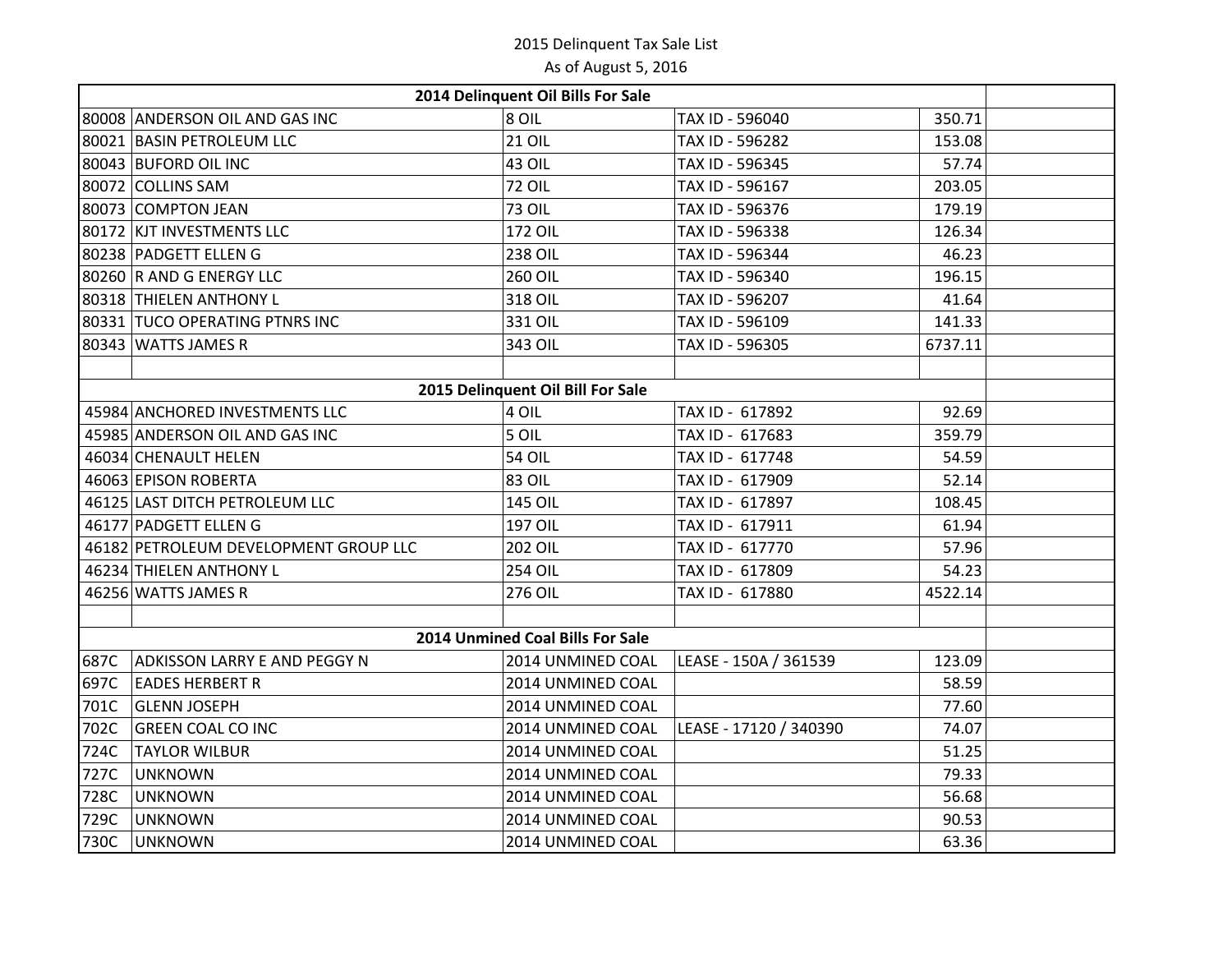| 731C | <b>UNKNOWN</b>                                             | 2014 UNMINED COAL        |                          | 101.66  |  |
|------|------------------------------------------------------------|--------------------------|--------------------------|---------|--|
| 732C | <b>UNKNOWN</b>                                             | 2014 UNMINED COAL        | LEASE - 140 / 669724     | 69.18   |  |
| 733C | UNKNOWN                                                    | 2014 UNMINED COAL        |                          | 68.31   |  |
| 734C | VANOVER ESTATE OF ELLIS AND ETHE                           | 2014 UNMINED COAL        | LEASE - 84 / 340404      | 47.36   |  |
| 735C | <b>WARREN MARTIN</b>                                       | 2014 UNMINED COAL        |                          | 166.06  |  |
|      |                                                            |                          |                          |         |  |
|      | 2015 Tangible Property Bills (Delinquent But Not For Sale) |                          |                          |         |  |
|      | 42378 AT & T SERVICES INC                                  | <b>TANGIBLE PROPERTY</b> | <b>VARIOUS CITY</b>      | 429.71  |  |
|      | 43397 BRACEWLL MASONRY LLC                                 | <b>TANGIBLE PROPERTY</b> | 3450 NEW HARTFORD RD     | 103.19  |  |
|      | 42448 BRICK HOUSE PIZZA LLC                                | <b>TANGIBLE PROPERTY</b> | 2410 FREDERICA ST        | 117.21  |  |
|      | 44340 CLARK STANLEY & JONELL G                             | <b>TANGIBLE PROPERTY</b> | 3160 PLEASANT VALLEY RD  | 53.31   |  |
|      | 42538 CTD LOGISTICS LLC                                    | <b>TANGIBLE PROPERTY</b> | 227 ST ANN ST            | 298.64  |  |
|      | 43505 D M X LLC                                            | <b>TANGIBLE PROPERTY</b> | <b>FRINGE</b>            | 55.25   |  |
|      | 44387 DANCO TRIM INC                                       | <b>TANGIBLE PROPERTY</b> | 5355 HIGHWAY 54          | 1307.27 |  |
|      | 42674 GETCHA SUN TANNING SALON                             | <b>TANGIBLE PROPERTY</b> | 1600 BLUFF AVE           | 181.43  |  |
|      | 42708 GREENWORKS RECYCLING LLC                             | <b>TANGIBLE PROPERTY</b> | 1512 E 15TH ST           | 206.47  |  |
|      | 44514 GREG HALL ENTERPRISES INC                            | <b>TANGIBLE PROPERTY</b> | 6034 HWY 81              | 217.12  |  |
|      | 42718 H F MOTOR SALES INC                                  | <b>TANGIBLE PROPERTY</b> | 1130 E 18TH ST           | 78.16   |  |
|      | 42757 HORNS AUTOMOTIVE                                     | <b>TANGIBLE PROPERTY</b> | 900 W 9TH ST             | 111.62  |  |
|      | 42811 JONES ELIZABETH D                                    | <b>TANGIBLE PROPERTY</b> | 516 OWEN CT              | 85.66   |  |
|      | 42821 KENTUCKY ALTERNATIVE PRAGRAMS                        | <b>TANGIBLE PROPERTY</b> | 206 W 3RD ST             | 47.64   |  |
|      | 44652 LARRYS LITTLE GIANT                                  | <b>TANGIBLE PROPERTY</b> | 5005 GRAHAM LN           | 1025.39 |  |
|      | 42908 MI CASA LATINA INC                                   | <b>TANGIBLE PROPERTY</b> | 2015 FREDERICA ST        | 63.94   |  |
|      | 43845 NINKI JAPANESE RESTAURANT INC                        | <b>TANGIBLE PROPERTY</b> | 3500 VILLA PT DR #103    | 1390.17 |  |
|      | 42949 NONAS DOWNTOWN MARKET LLC                            | <b>TANGIBLE PROPERTY</b> | 126 W 2ND ST             | 401.03  |  |
|      | 44790 OSBORNE DAMON T                                      | <b>TANGIBLE PROPERTY</b> | 3650 W 2ND ST            | 47.26   |  |
|      | 43017 PERFORMANCE PUMP SUPPLY INC                          | <b>TANGIBLE PROPERTY</b> | 218 HAMILTON AVE         | 283.05  |  |
|      | 43928 PERSONALLY STITCHED                                  | <b>TANGIBLE PROPERTY</b> | 1702 THISTLE CT          | 244.52  |  |
|      | 43960 RADIOSHACK #01 6778                                  | <b>TANGIBLE PROPERTY</b> | 5000 FREDERICA ST #15    | 1085.93 |  |
|      | 44882 ROGERS BRADLEY A                                     | <b>TANGIBLE PROPERTY</b> | <b>WHITESVILLE 42378</b> | 300.39  |  |
|      | 44976 THRUSTON PIZZA INC                                   | <b>TANGIBLE PROPERTY</b> | 5615 HWY 144             | 118.33  |  |
|      | 44073 THV HOLDINGS LLC                                     | <b>TANGIBLE PROPERTY</b> | 5140 FREDERICA ST        | 52.15   |  |
|      | 43186 TOKYO RESTAURANT                                     | <b>TANGIBLE PROPERTY</b> | 3415 FREDERICA ST        | 203.91  |  |
|      | 44985 TOP NOTCH FRAMING & CONSTRUCT                        | <b>TANGIBLE PROPERTY</b> | 6020 STEVENS SCHOOL RD   | 169.79  |  |